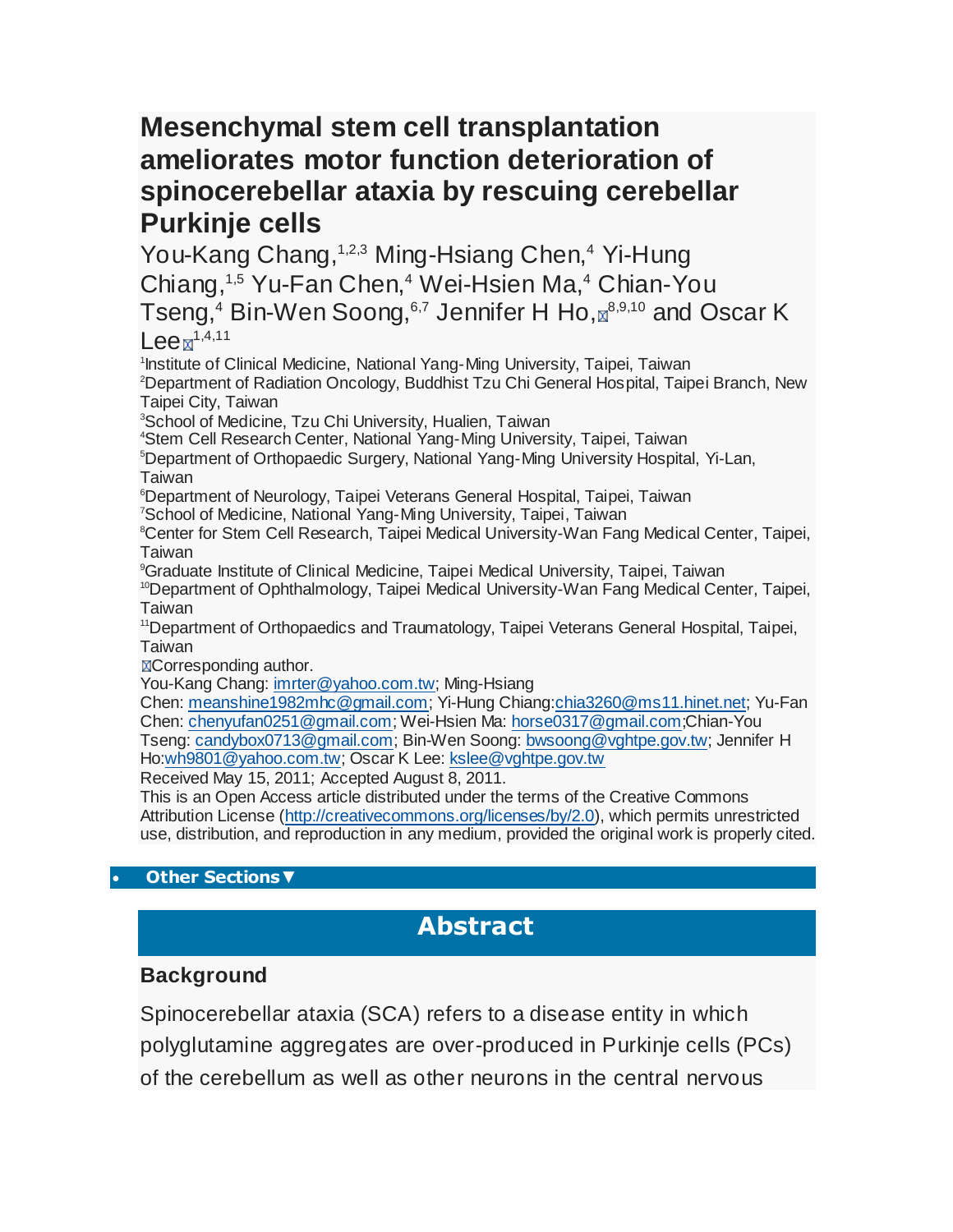system, and the formation of intracellular polyglutamine aggregates result in the loss of neurons as well as deterioration of motor functions. So far there is no effective neuroprotective treatment for this debilitating disease although numerous efforts have been made. Mesenchymal stem cells (MSCs) possess multi-lineage differentiation potentials as well as immuno-modulatory properties, and are theoretically good candidates for SCA treatment. The purpose of this study is to investigate whether transplantation of human MSCs (hMSCs) can rescue cerebellar PCs and ameliorate motor function deterioration in SCA in a pre-clinical animal model.

#### **Method**

Transgenic mice bearing poly-glutamine mutation in ataxin-2 gene (C57BL/6J SCA2 transgenic mice) were serially transplanted with hMSCs intravenously or intracranially before and after the onset of motor function loss. Motor function of mice was evaluated by an accelerating protocol of rotarod test every 8 weeks. Immunohistochemical stain of whole brain sections was adopted to demonstrate the neuroprotective effect of hMSC transplantation on

cerebellar PCs and engraftment of hMSCs into mice brain.

### **Results**

Intravenous transplantation of hMSCs effectively improved rotarod performance of SCA2 transgenic mice and delayed the onset of motor function deterioration; while intracranial transplantation failed to achieve such neuroprotective effect. Immunohistochemistry revealed that intravenous transplantation was more effective in the preservation of the survival of cerebellar PCs and engraftment of hMSCs than intracranial injection, which was compatible to rotarod performance of transplanted mice.

### **Conclusion**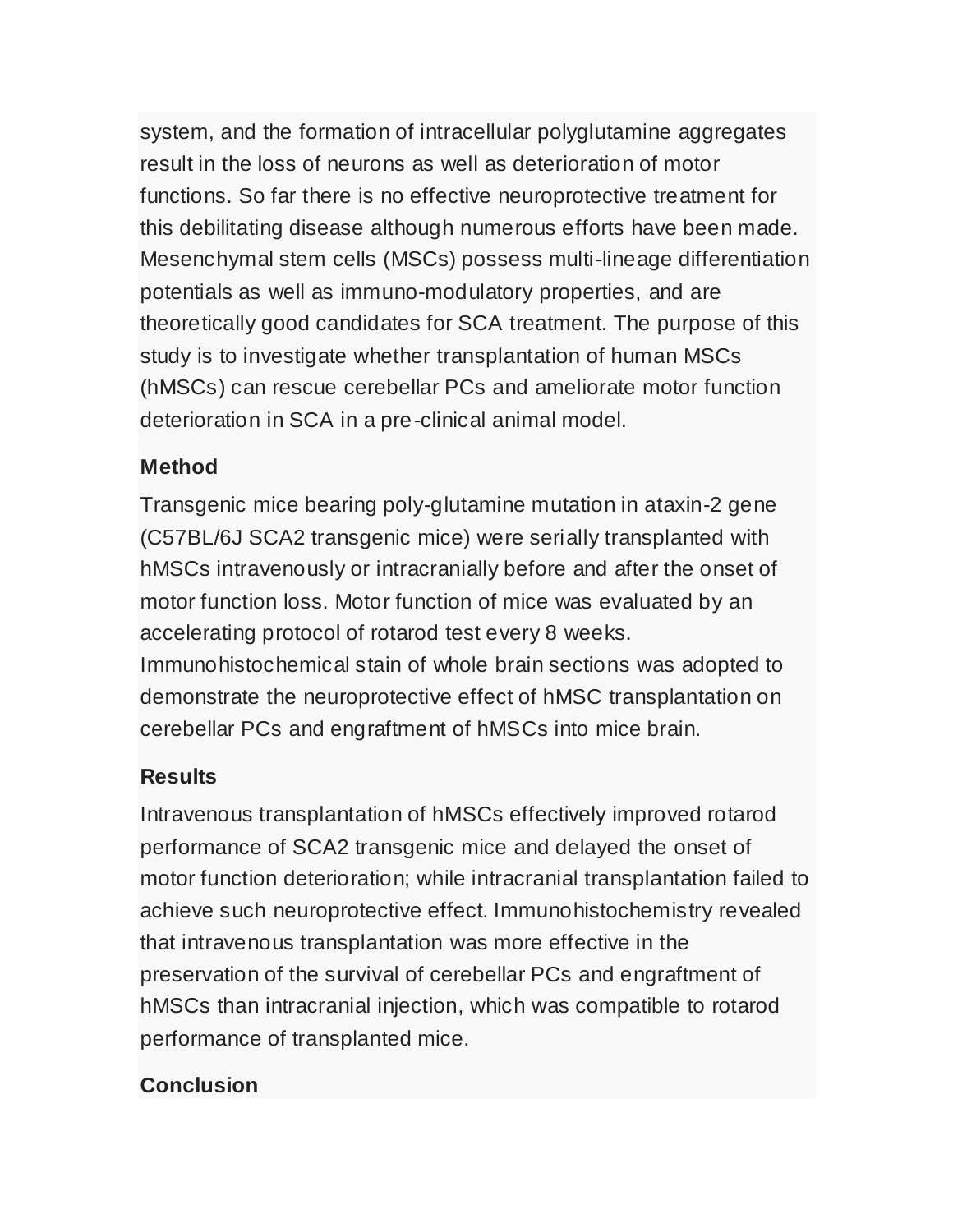Intravenous transplantation of hMSCs can indeed delay the onset as well as improve the motor function of SCA2 transgenic mice. The results of this preclinical study strongly support further exploration of the feasibility to transplant hMSCs for SCA patients.

#### **[Other Sections](http://www.ncbi.nlm.nih.gov/pmc/articles/PMC3174876/?tool=pubmed)▼**

## **Background**

Spinocerebellar ataxias (SCAs) are a group of inherited neurological disorders that are clinically and genetically very heterogeneous. They are progressive neurodegenerative diseases that are characterised by cerebellar ataxia, resulting in unsteady gait, clumsiness, and dysarthria. The cerebellar syndrome is often associated with other neurological signs such as pyramidal or extrapyramidal signs, ophthalmoplegia, and cognitive impairment [\[1\]](http://www.ncbi.nlm.nih.gov/pmc/articles/PMC3174876/?tool=pubmed#B1). Pathogenetic mechanism applies to SCAs caused by expansions of CAG repeats encoding polyglutamine tracts, as in the genes that underlie SCA1, SCA2, SCA3, SCA6, SCA7, SCA17, and dentatorubro-pallidoluysian atrophy, the so-called polyglutamine expansion SCAs [\[2,](http://www.ncbi.nlm.nih.gov/pubmed/20723845)[3\]](http://www.ncbi.nlm.nih.gov/pubmed/17620880). Other SCA subtypes are caused by expansions in non-coding regions of genes for SCA8, SCA10, SCA12, and SCA31, and rare conventional mutations in SCA genes [\[2](http://www.ncbi.nlm.nih.gov/pubmed/20723845)[,3\]](http://www.ncbi.nlm.nih.gov/pubmed/17620880). Mutant phenotype in the polyglutamine expansion SCAs has been widely considered to be primarily a result of a toxic gain-of-function in the mutant proteins in affected neurons [\[4](http://www.ncbi.nlm.nih.gov/pubmed/18418676)[,5\]](http://www.ncbi.nlm.nih.gov/pubmed/17786457). Atrophy of the cerebellum and brainstem are most often the prominent features, but other structures can be affected, leading to a substantial range of phenotypes [\[5](http://www.ncbi.nlm.nih.gov/pubmed/17786457)[,6\]](http://www.ncbi.nlm.nih.gov/pubmed/15263894).

So far there is no cure of polyglutamine expansion SCAs although various therapeutic strategies have been postulated including silencing gene expression [\[7\]](http://www.ncbi.nlm.nih.gov/pubmed/19044200), increasing protein clearance, reducing the toxicity of the protein, influencing downstream pathways activated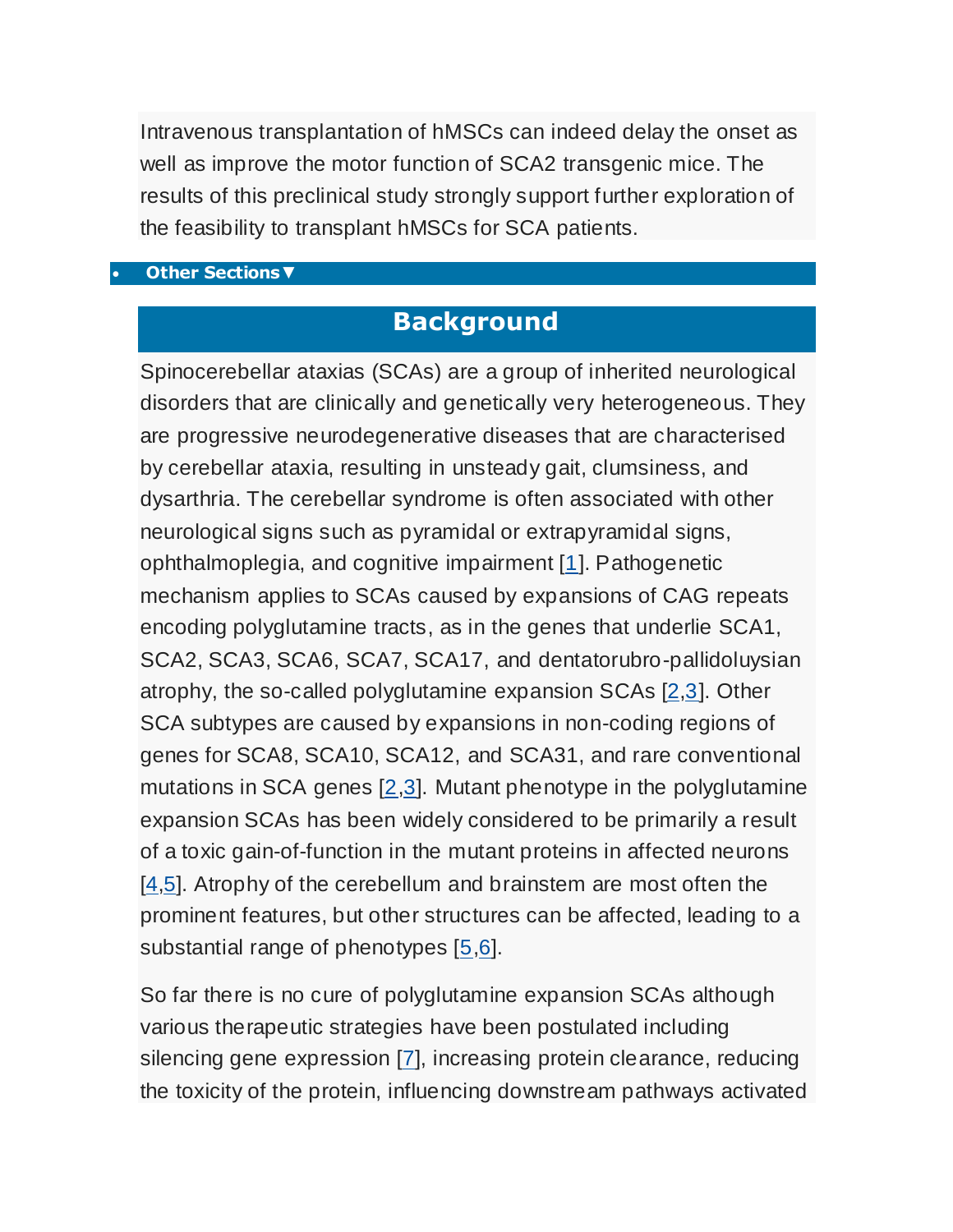by the mutant protein and transplantation [\[4\]](http://www.ncbi.nlm.nih.gov/pubmed/18418676). For symptom treatment, levodopa is temporarily useful for rigidity/bradykinesia and for tremor, and magnesium for muscle cramps in SCA2 patients [\[8\]](http://www.ncbi.nlm.nih.gov/pubmed/18418684), but neuroprotective therapy is not clinically available. In 1999, Low et al. reported that cerebellar allografts survived and transiently alleviated ataxia in a transgenic mouse model of SCA1 [\[9\]](http://www.ncbi.nlm.nih.gov/pubmed/10415138). Subsequently, grafting murine neural precursor cells promoted cerebellar PCs survival and functional recovery in an SCA1 mouse model [\[10\]](http://www.ncbi.nlm.nih.gov/pubmed/19846700). Murine MSCs (mMSCs) had been shown to be able to rescue PCs through releasing of neurotrophic factors and improve motor functions in a mouse model of cerebellar ataxia [\[11\]](http://www.ncbi.nlm.nih.gov/pubmed/20638477). Although the surface phenotype and multilineage potential of mMSCs used in this study [\[11\]](http://www.ncbi.nlm.nih.gov/pubmed/20638477) was not demonstrated completely, these results suggested that MSC transplantation may be beneficial to SCA2 transgenic mice.

MSCs are defined as plate-adhering, fibroblast-like cells possessing self-renewal ability with the capacity to differentiate into multiple mesenchymal cell lineages such as osteoblasts, chondrocytes, and adipocytes. MSCs are easily accessible and isolated from a variety of tissues such as bone marrow, umbilical cord blood, trabecular bone, synovial membrane, and adipose tissue [\[12-](http://www.ncbi.nlm.nih.gov/pubmed/10102814)[16\]](http://www.ncbi.nlm.nih.gov/pubmed/12475952). MSCs also provide the advantage of minimizing immune reactions because cells can be derived from the respective patient. Furthermore, several human trials of MSCs have shown no adverse reactions to allogenic MSC transplants [\[17](http://www.ncbi.nlm.nih.gov/pubmed/17252011)[,18\]](http://www.ncbi.nlm.nih.gov/pubmed/16633360). Many studies show that systemically administrative hMSCs home to site of ischemia or tissue injury to repair injured tissues [\[19\]](http://www.ncbi.nlm.nih.gov/pubmed/20525442). MSCs transplantation had been adopted in several clinical trials of neurological disease, including of multiple system atrophy [\[20\]](http://www.ncbi.nlm.nih.gov/pubmed/17898702), Parkinson's disease [\[21\]](http://www.ncbi.nlm.nih.gov/pubmed/20129486), amyotrophic lateral sclerosis [\[22\]](http://www.ncbi.nlm.nih.gov/pubmed/19682989), and ischemic stroke [\[23\]](http://www.ncbi.nlm.nih.gov/pubmed/20506226) with encouraging early or long-term results.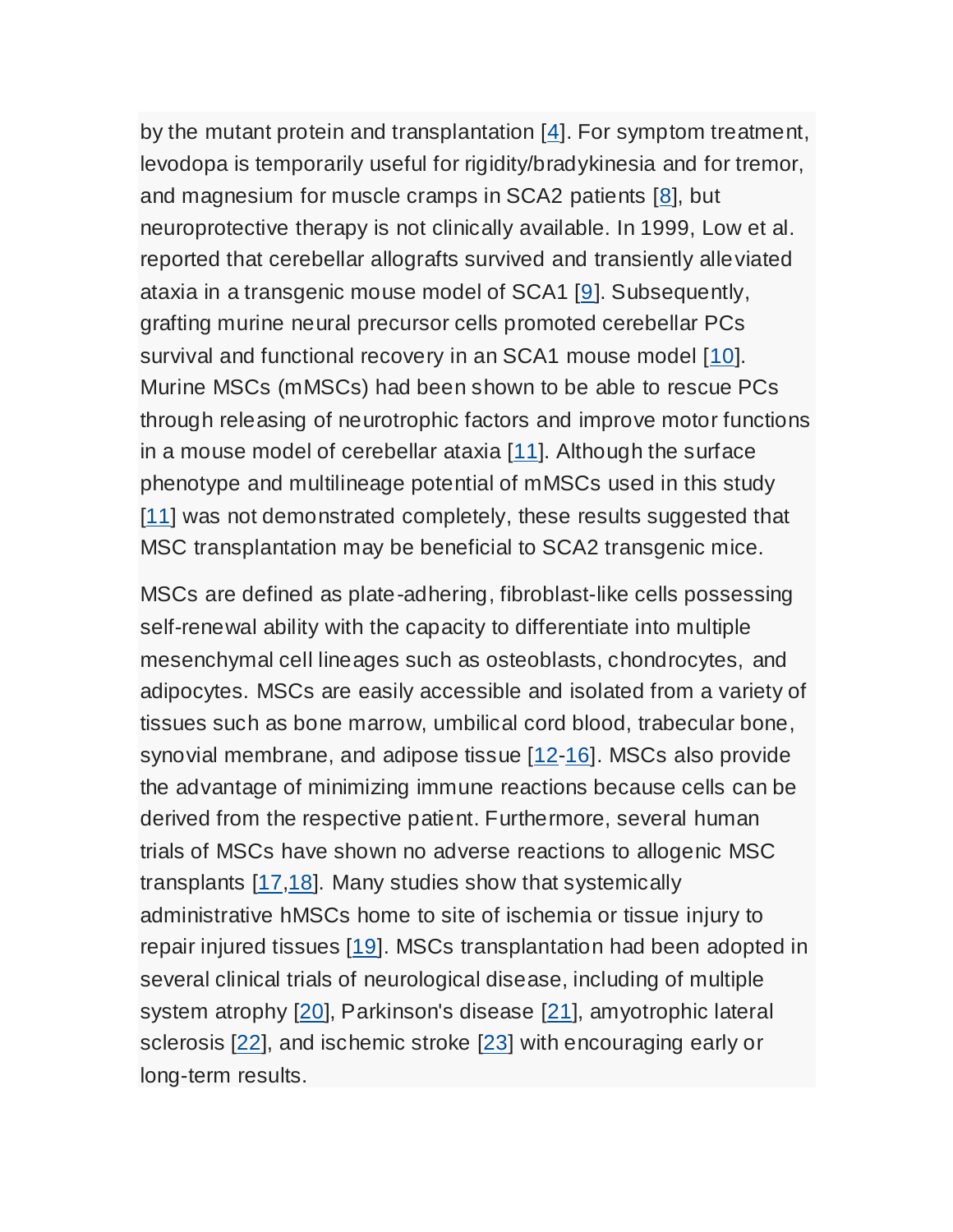In our previous studies, we showed that clonally derived human MSCs (hMSCs), under chemically defined conditions, differentiate into neuroglial-like cells that not only express neuroglial-specific genes but also possessed a resting membrane potential and voltagesensitive calcium channels on the membrane [\[13\]](http://www.ncbi.nlm.nih.gov/pubmed/14576065). We also showed that in utero transplantation of hMSCs in mice contributed to numerous tissues, including the brain and spinal cord [\[24\]](http://www.ncbi.nlm.nih.gov/pubmed/16482576). Donor hMSCs engrafted into murine tissues originating from all three germ layers and persisted for up to 4 months or more after delivery.

Therefore, the purpose of this study is to investigate whether transplantation of human MSCs (hMSCs) can rescue cerebellar PCs and ameliorate the deterioration of motor function in SCA in a preclinical animal model. Transgenic mice bearing poly-glutamine mutation in ataxin-2 gene (C57BL/6J SCA2 transgenic mice) were serially transplanted with hMSCs intravenously or intracranially before and after the onset of motor function loss. Motor function of mice was evaluated by an accelerating protocol of rotarod test every 8 weeks. Immunohistochemical stain of whole brain sections was adopted to demonstrate the neuroprotective effect of hMSC transplantation on cerebellar PCs and engraftment of hMSCs into mice brain.

#### **[Other Sections](http://www.ncbi.nlm.nih.gov/pmc/articles/PMC3174876/?tool=pubmed)▼**

### **Materials and methods**

#### **Culture of hMSCs**

The isolation and characterization of hMSCs from bone marrow was performed as reported previously [\[25](http://www.ncbi.nlm.nih.gov/pubmed/15562440)[,26\]](http://www.ncbi.nlm.nih.gov/pubmed/15389871). An approval from the Institutional Review Board of the Taipei Veterans General Hospital has been obtained prior to commencement of the study. hMSCs used in this study were clonally-derived, and their surface immune phenotype as well as multilineage differentiation potentials into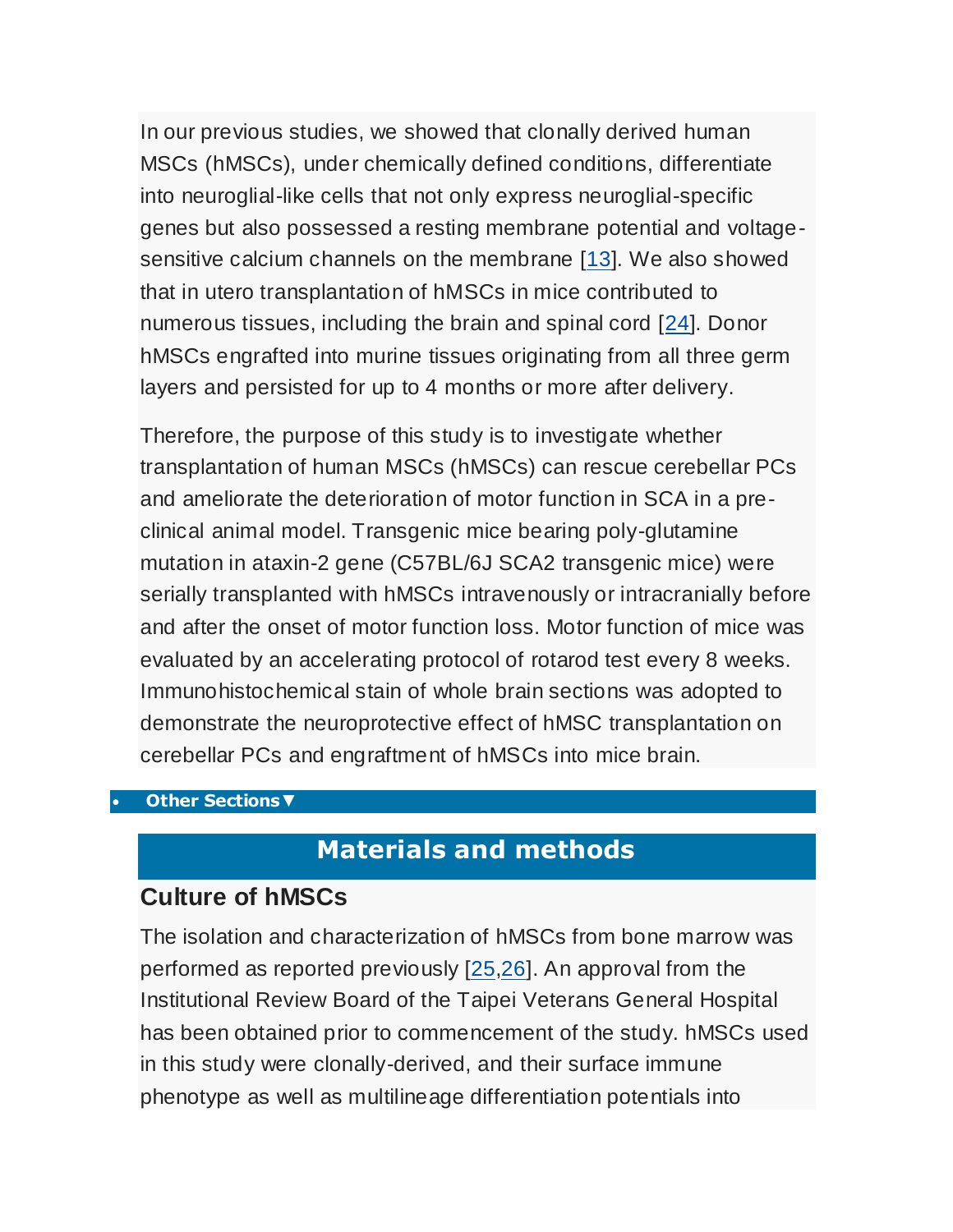osteoblasts, adipocytes, and chondrocytes were confirmed [\[25,](http://www.ncbi.nlm.nih.gov/pubmed/15562440)[26\]](http://www.ncbi.nlm.nih.gov/pubmed/15389871). hMSCs of passage 8-10 were used for transplantation. Before transplantation, hMSCs were trypsinized with trypsin/EDTA 0.25%, counted for cell number and suspended in 80 μL PBS.

# **Animal Model**

C57BL/6J SCA2 transgenic mice were purchased from University of Texas Southwestern Medical Center (Dallas, Texas, USA) and wildtype C57BL/6J mice were purchased from Tzu Chi University Laboratory Animal Center (Hualien, Taiwan). All animal experiments were performed with the approval of the Animal Care Committee of the Taipei Veterans General Hospital.

# **MSC Labeling with Superparamagnetic Iron Oxide (SPIO) nanoparticles for in vivo Cell Tracking**

Amine  $(NH_3^*)$  surface modified iron-oxide nanoparticles of 6 nm diameter without polymer coating were prepared as reported previously [\[27\]](http://www.ncbi.nlm.nih.gov/pubmed/15964622). hMSCs were seeded in culture plates at the density of  $4 \times 10^4$  cells/well and were allowed for attachment and growth for 24 h. Before treatment, 50 μg/ml of SPIO were coated by mixing with 0.75 μg/ml poly-L-lysine (Sigma-Aldrich) in the culture medium at room temperature for 1 h. After that, hMSCs were incubated in SPIOcontaining medium for 24 h. After labeling, the cultures were washed with PBS thoroughly to remove excess SPIO in the medium for further transplantation.

# **MR Image of Mice after Intracranial SPIO-labeled hMSC Transplantation**

Before intracranial transplantation, 100 μL trypan blue (Sigma-Aldrich) was injected through foramen magnum into position of cerebellum in a wild-type mouse, which was immediately sacrificed for visual examination of cerebellum to determine target accuracy. MR imaging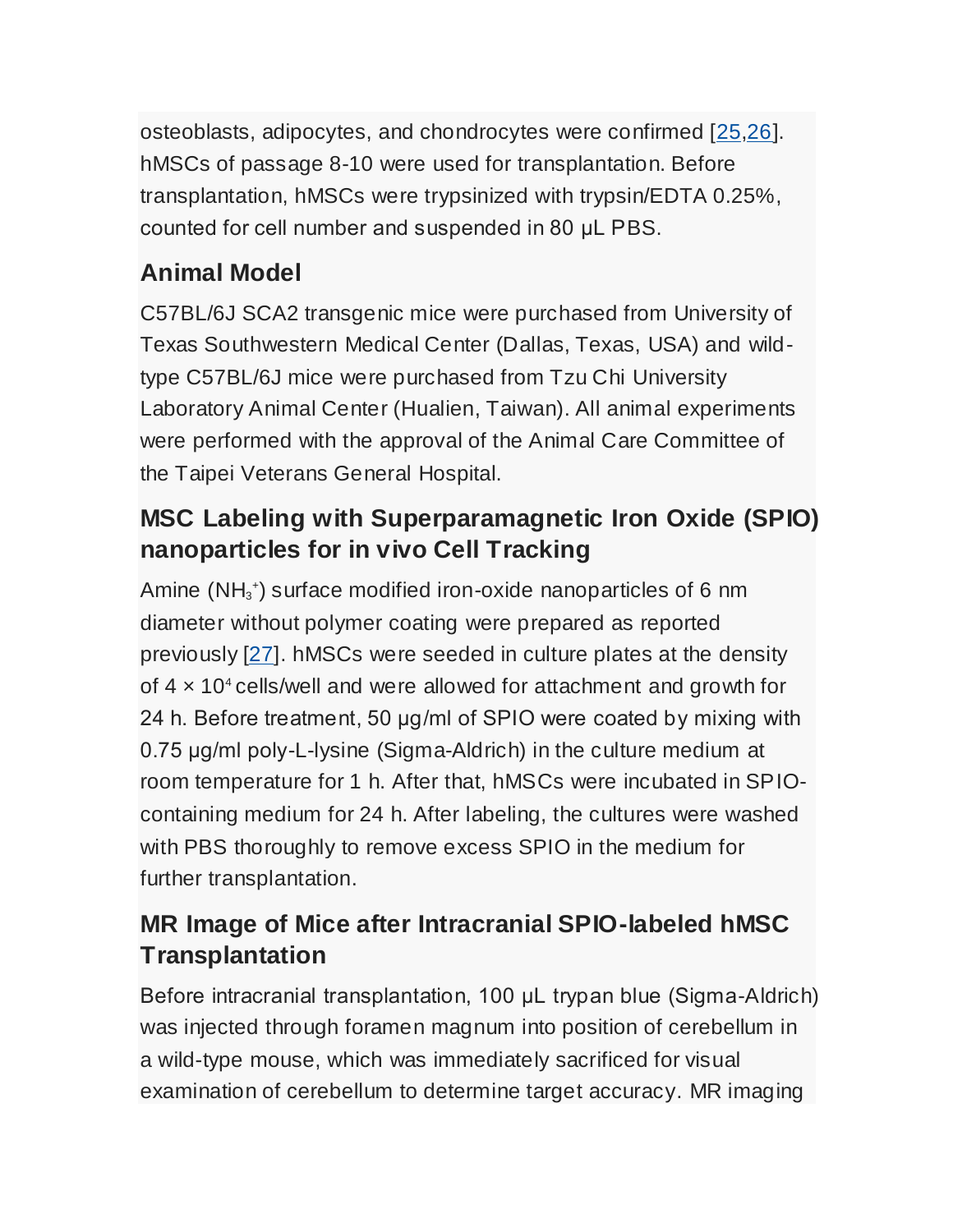was used to demonstrate the transplant site in living mice which received intracranial hMSCs transplantation. MR images of three mice were measured in a Bruker BioSpec 7T system (Bruker BioSpin MRI, Ettlingen, Germany). Mice were anesthetized, followed by injection of 8.4  $\times$  10<sup>6</sup> per kg of mice body weight SPIO-labeled or unlabeled hMSCs in PBS through foramen magnum into cerebellum. Images were taken 24 h later under anesthesia using T2 weighted MR acquisition sequence with the following parameters: fast spin echo with  $TR/TE = 2500$  ms/33 ms,  $ET = 10$  ms.

### **Intravenous and Intracranial hMSCs Transplantation**

To evaluate the neuroprotective effects of hMSCs,  $4.2 \times 10^7$  or 8.4  $\times$ 10<sup>6</sup> hMSCs per kg of mice body weight were injected via tail vein (IV hMSC-Tg group) or through foramen magnum into position of cerebellum (IC hMSC-Tg group) of C57BL/6J SCA2 transgenic mice. In IV hMSC-Tg group, hMSCs were transplanted at 12, 23, 33 and 42-week-old  $(n = 14)$ . In IC hMSC-Tg group, hMSCs were transplanted at 12, 23, and 33-week-old  $(n = 5)$ . Treated mice were compared to control SCA2 transgenic (Control-Tg) ( $n = 10$ ) and wildtype  $(Control-Wt)$   $(n = 16)$  mice.

### **Motor Behavior Assessment: Accelerating Rotarod Test**

Since 9 weeks of age, sex and weight-matched IV hMSC-Tg, IC hMSC-Tg, Control-Tg, and Control-Wt mice were tested on the rotarod (Singa Technology Corporation, Taipei, Taiwan) every 8 weeks, which underwent linear acceleration from 4 to 40 rpm in 300 seconds. Latency to fall from rotarod was recorded in seconds. Eac h trial lasted for a maximum of 5 min and mice were rested for minimum 15 min between trials to avoid fatigue. After rotarod test, the body weights of mice were recorded. Mice underwent three trials per day for four consecutive days, and the mean latency to fall of each day was considered for statistical analysis.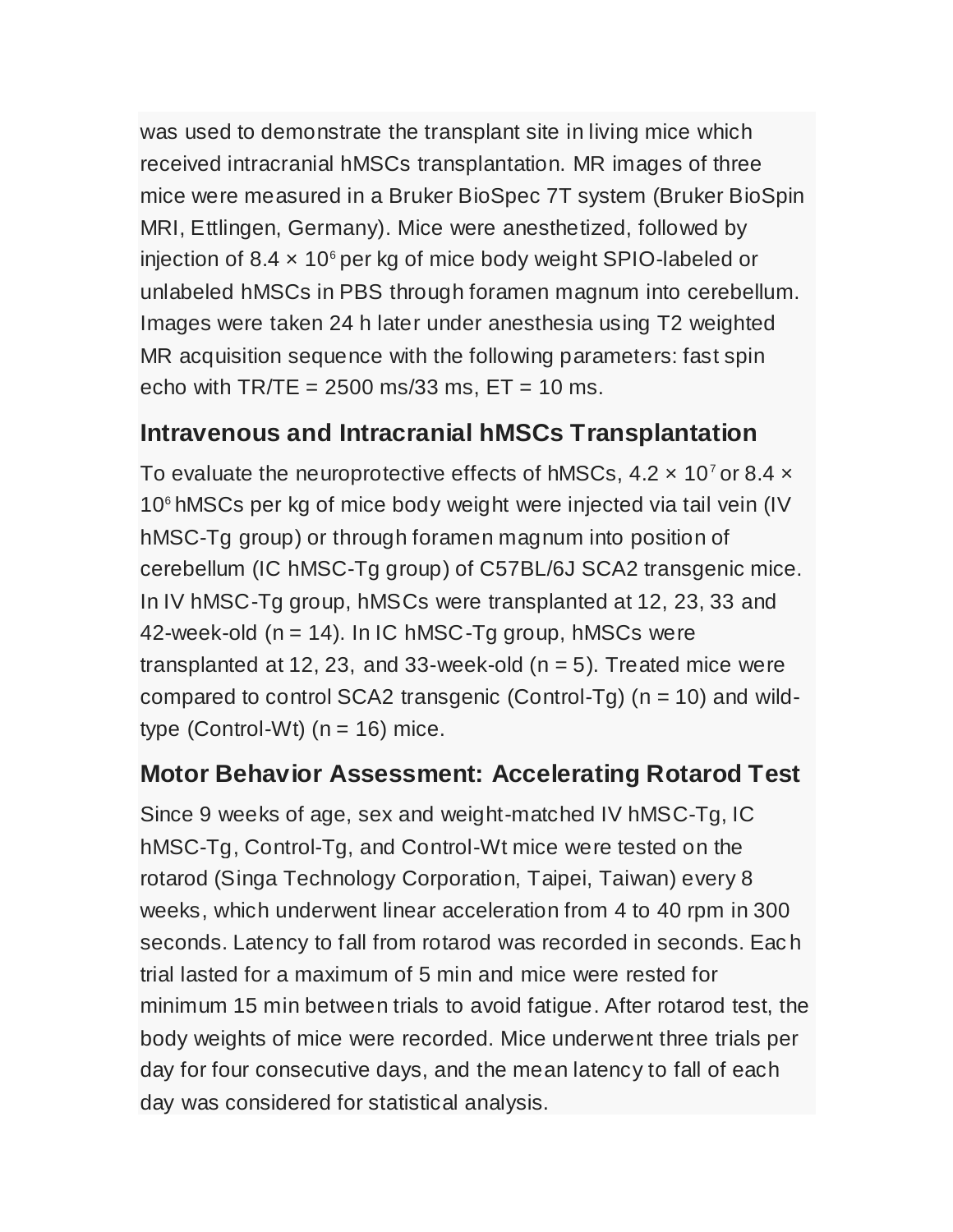# **Histological Examination and Immunohistochemistry: Purkinje Cells**

Three mice from each group at > 50 weeks of age were sacrificed and processed for histological examination and immunohistochemistry (IHC) of the cerebellar PCs. Mice whole brain tissues were fixed in 3.7% formalin overnight after sacrifice under anesthesia and embedded selected samples in paraffin. Sections (4 μm) were cut and mounted onto microscopic slides. Sections were rehydrated by rinsing twice at 5 min intervals in xylene, 100% ethanol, 95% ethanol and 80% ethanol. After deparaffinization, sections were treated with 3%  $H_2O_2$  for peroxidase inactivation, heated in 10 mM citrate buffer (with 0.05% Tween20) for antigen retrieval, blocked with 1% blocking solution (1% BSA and 0.1% Triton X-100 in PBS). Sections were incubated with anti-calbindin D-28K monoclonal antibodies (Sigma-Aldrich) diluted in blocking solution (1:300) for 40 min at room temperature (RT). After three extensive washes with PBS, sections were incubated with secondary antibody diluted in blocking solution (1:1000) for 40 min at RT. Primary antibodies were detected using DAB (3, 3'-Diaminobenzidine tetrahydrochloride) Twocomponent Enhanced Liquid Substrate System (Sigma-Aldrich), enhanced by DAB enhancer, and visualized with diaminobenzidine (DAB; Sigma-Aldrich). We counterstained with aqueous haematoxylin (Sigma-Aldrich). For direct comparison we processed all slides in a single batch to minimize variability.

# **Count of Cerebellar Purkinje Cells**

To determine whether MSC transplantation rescued PC loss in cerebellum of C57BL/6J SCA2 transgenic mice, we counted calbindin-D28K-positive PCs from twelve mice in IV hMSC-Tg, IC hMSC-Tg, Control-Tg, and Control-Wt group (three mice in each group). Every  $8<sup>th</sup>$  sections in the consecutive series of each mouse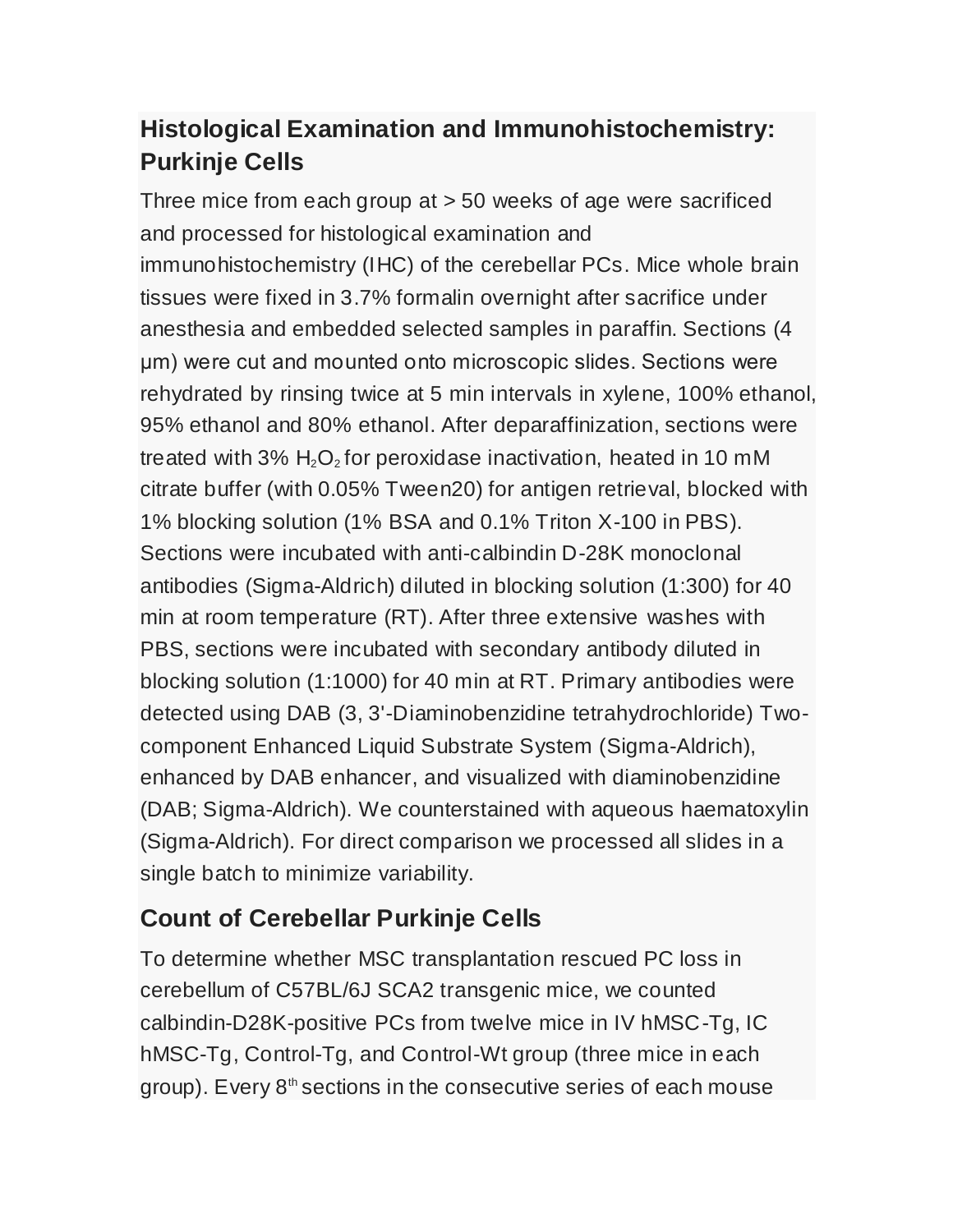were selected and selected parasagittal sections were prepared for the counting from each mouse. Numbers of PCs under 20 100  $\times$ fields which randomly selected from non-concave area of parasagittal sections were counted and summed. Then average PC number of each mouse was calculated.

## **Immunohistochemistry: hMSCs**

Specific antibody which reacted with human beta2 microglobulin (Abcam, code: ab15976) was chosen to demonstrate hMSCs in murine brain tissue by IHC. The specificity of the antibody had been ascertained by crossed immunoelectrophoresis. Murine whole brain sections which processed for PCs counting were used for staining. Sections (4 μm) were cut and mounted onto microscopic slides. Sections were rehydrated by rinsing twice at 5 min intervals in xylene, 100% ethanol, 95% ethanol and 80% ethanol. After deparaffinization, sections were treated with 3%  $H_2O_2$  for peroxidase inactivation, heated in 10 mM citrate buffer (with 0.05% Tween20) for antigen retrieval, and blocked with 1% blocking solution (1% BSA and 0.1% Triton X-100 in PBS). Sections were incubated with specific anti-human β2 microglobulin polyclonal antibodies (Abcam) diluted in blocking solution (1:400) for 40 min at RT. After three extensive washes with PBS, sections were incubated with secondary antibody diluted in blocking solution (1:1000) for 40 min at RT. Primary antibodies were detected using EnVision Detection System (DAKO), and visualized with diaminobenzidine (DAB; DAKO). We counterstained with aqueous haematoxylin (Sigma-Aldrich). For direct comparison we processed all slides in a single batch to minimize variability.

## **Statistical analysis**

Data are presented as the mean  $\pm$  standard error of mean (SE) for at least three times of independent experiments. The results were compared using one-way ANOVA, Tukey's test as Post hoc test, and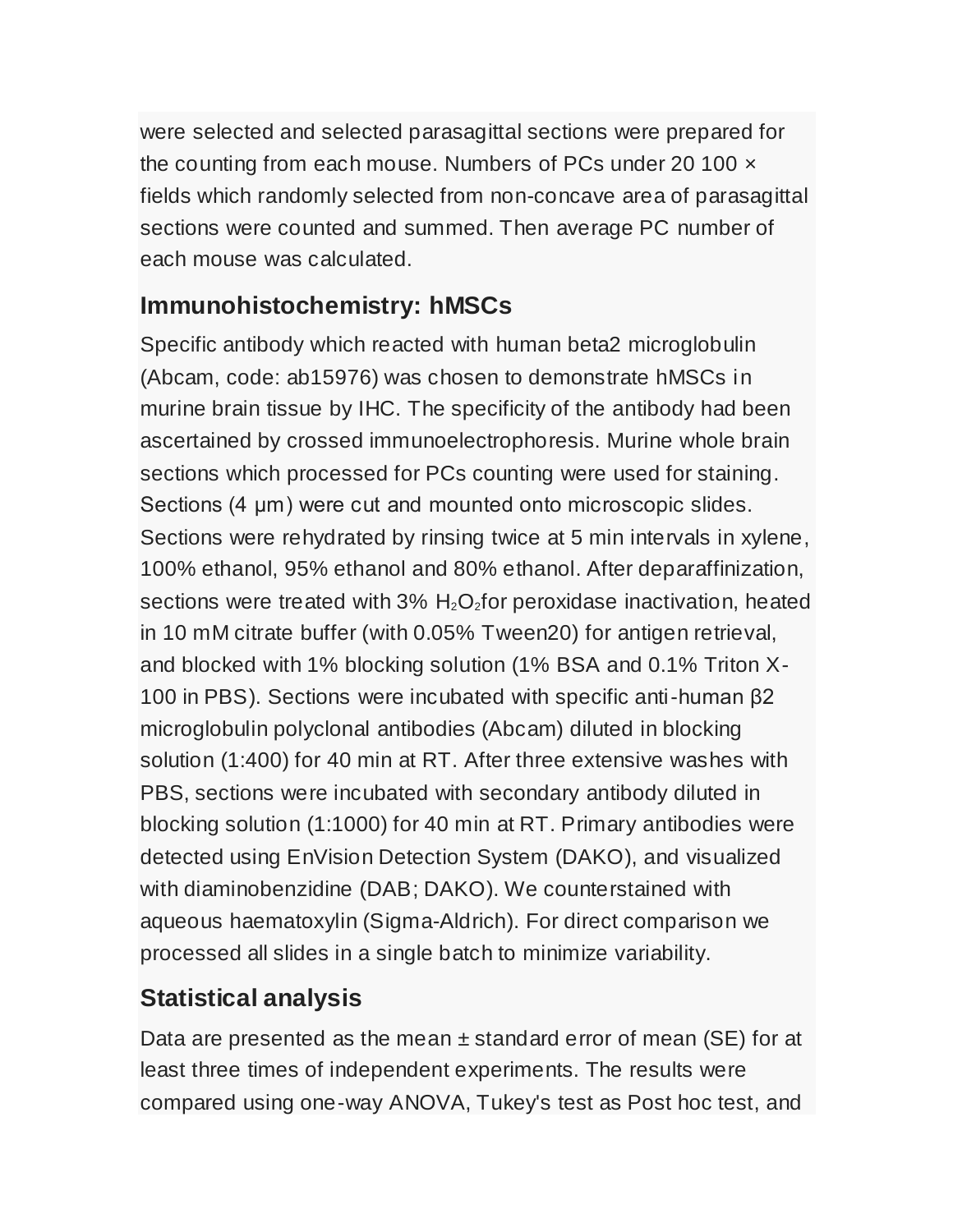Student's T test. Statistical significance was determined at 95% confidence interval.

#### **[Other Sections](http://www.ncbi.nlm.nih.gov/pmc/articles/PMC3174876/?tool=pubmed)▼**

### **Results**

### **Confirmation of Successful Intracranial Delivery of hMSCs**

Whole brain tissue of control mouse which was injected with trypan blue through foramen magnum into position of cerebellum was inspected after sacrifice, and most of the areas staining by trypan blue were located at cerebellum, medulla and nearby regions (Figure [\(Figure1A\).1A\)](http://www.ncbi.nlm.nih.gov/pmc/articles/PMC3174876/figure/F1/). MR imaging was used to demonstrate the transplant site in living mice which received intracranial hMSCs transplantation. No decreased MRI signal intensity was observed in the medulla or cerebellums of wild-type mouse after intracranial injection of unlabeled hMSCs (Figure [\(Figure2A\).2A\)](http://www.ncbi.nlm.nih.gov/pmc/articles/PMC3174876/figure/F2/). As shown in Figure [Figure2B2B](http://www.ncbi.nlm.nih.gov/pmc/articles/PMC3174876/figure/F2/) and [and2C,2C,](http://www.ncbi.nlm.nih.gov/pmc/articles/PMC3174876/figure/F2/) a significant decreased T2 signal intensity was detected in the dorsal site of medulla, which was adjacent to cerebellums of wild-type and transgenic mice after intracranial injection of SPIO-labeled hMSCs. No evidence of major trauma or intracerebellar hemorrhage was detected in the medulla or cerebellums, either. These MR images further confirmed the injected hMSCs were located in the dorsal site of medulla, which was adjacent to cerebellum, and this invasive procedure didn't cause major trauma or intracranial hemorrhage at the injection site, as well as did not hamper the evaluation of motor function by rotarod test.

#### **[Figure 1](http://www.ncbi.nlm.nih.gov/pmc/articles/PMC3174876/figure/F1/)**

**Route of human mesenchymal stem cells transplantation and gross pictures of mice brain after trypan blue injection**. (A) 100 μL trypan blue was injected through foramen magnum into position of cerebellum in a wild-type mouse, which was immediately [\(more ...\)](http://www.ncbi.nlm.nih.gov/pmc/articles/PMC3174876/figure/F1/)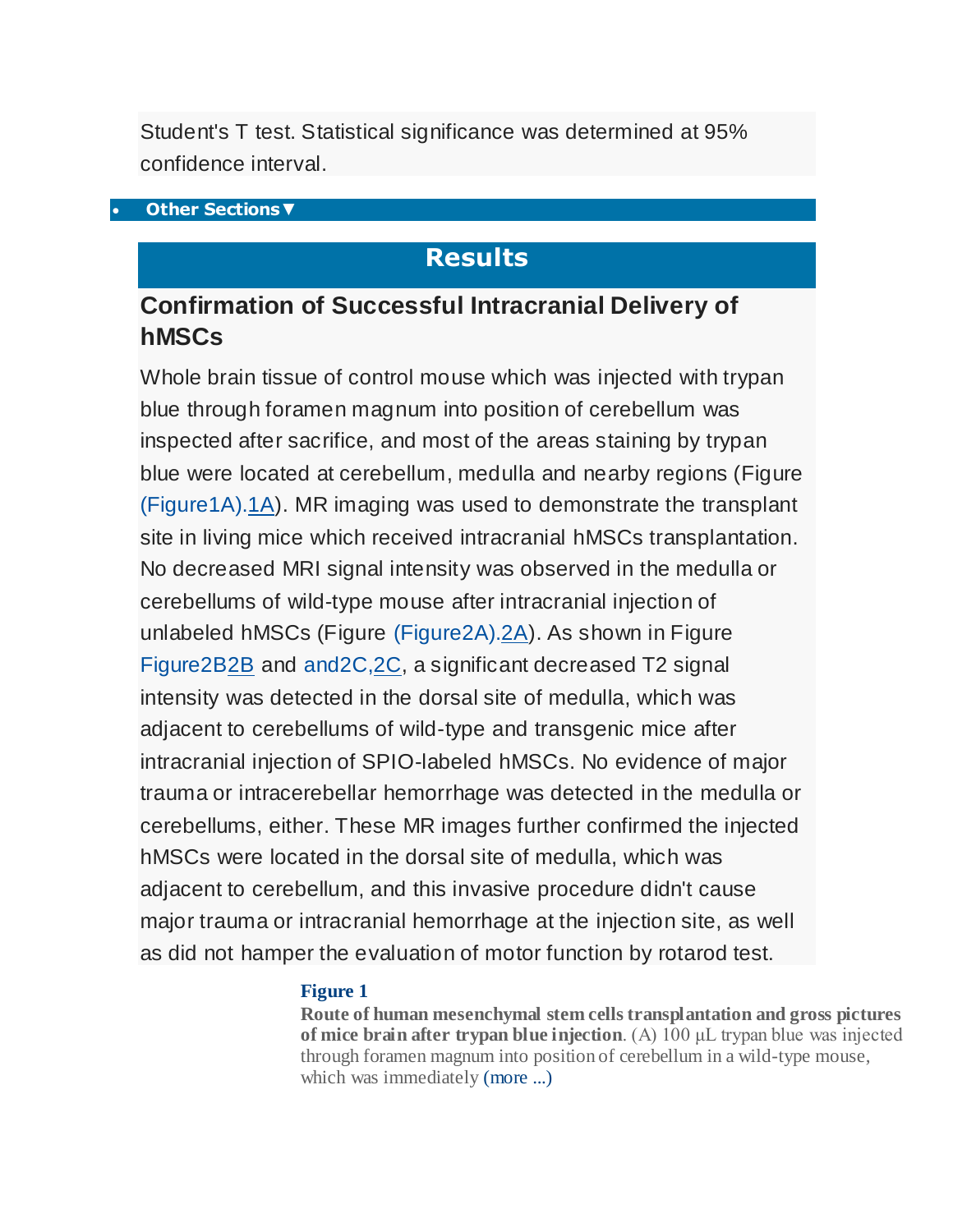

#### **[Figure 2](http://www.ncbi.nlm.nih.gov/pmc/articles/PMC3174876/figure/F2/)**

**[M](http://www.ncbi.nlm.nih.gov/pmc/articles/PMC3174876/figure/F2/)agnetic resonance images of mice after superparamagnectic iron oxide nanoparticles (SPIO)-labeled and unlabeled human mesenchymal stem cells transplantation**. Mice were anesthetized, followed by injection of  $8.4 \times 10^6$  per kg of mice body weight [\(more ...\)](http://www.ncbi.nlm.nih.gov/pmc/articles/PMC3174876/figure/F2/)

# **Motor Behavior of SCA2 Transgenic Mice Improved after hMSC Transplantation Intracranial hMSC injection**

Rotarod testing showed that motor performance of SCA2 transgenic mice was not significantly different from that of wild-type mice at six weeks and transgenic mice started to perform poorly since 16 weeks of age with progressive deterioration from 26 weeks of age [\[28\]](http://www.ncbi.nlm.nih.gov/pubmed/10973246). In our study, Control-Tg mice started to perform poorly since 25 weeks of age with progressive deterioration from 33 weeks of age (Figure [\(Figure3\)3\)](http://www.ncbi.nlm.nih.gov/pmc/articles/PMC3174876/figure/F3/) (t test, p < 0.05). SCA2 transgenic mice which received serial intracranial hMSC injection for three times had a trend of better rotarod performance than Control-Tg mice at 33-40 weeks of age, but the difference was not significant due to large error bar (one-way ANOVA,  $p = 0.055$ ) (Figure (Figure 33).

#### **[Figure 3](http://www.ncbi.nlm.nih.gov/pmc/articles/PMC3174876/figure/F3/)**



**[A](http://www.ncbi.nlm.nih.gov/pmc/articles/PMC3174876/figure/F3/)verage of rotarod performance of mouse which received intracranial human mesenchymal stem cells transplantation at sequential periods**. Average of latency to fall from rotarod (in seconds) of mice after serial hMSCs implantation through intracranial injection [\(more ...\)](http://www.ncbi.nlm.nih.gov/pmc/articles/PMC3174876/figure/F3/)

# **Intravenous hMSC injection**

Although the rotarod performance was not improved by intravenous MSC injection at 25-32 weeks of age, SCA2 transgenic mice which received intravenous MSC injection for four times had significantly better rotarod performance than Control-Tg mice at 33-40 weeks of age (Figure [\(Figure4\)4\)](http://www.ncbi.nlm.nih.gov/pmc/articles/PMC3174876/figure/F4/) (one-way ANOVA, p = 0.012). SCA2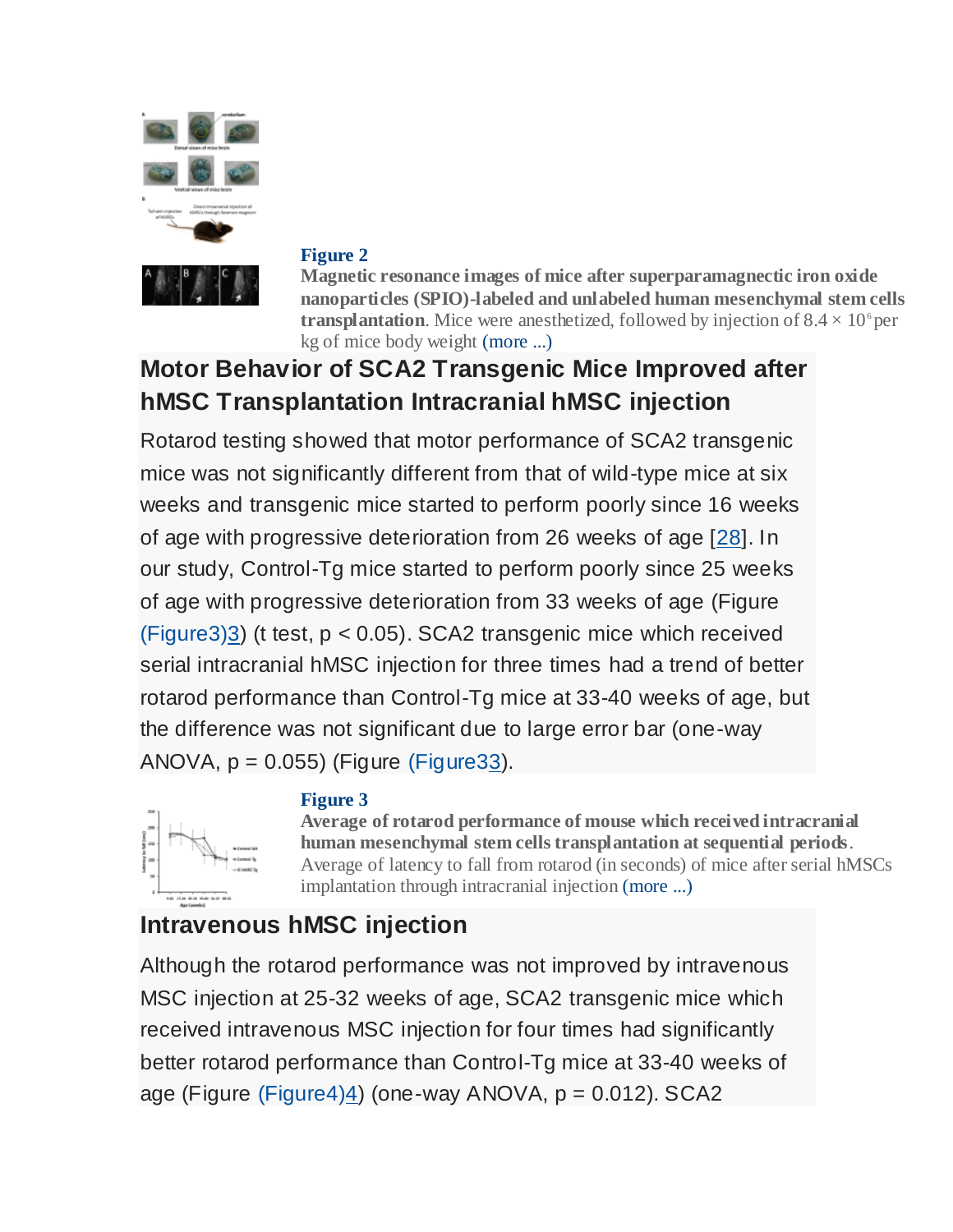transgenic mice which received intravenous hMSC injection also had similar rotarod performance with wild-type mice. This result suggested that intravenous transplantation of hMSCs via tail vein could ameliorate the deterioration of motor function in SCA2 transgenic mice.

### **[Figure 4](http://www.ncbi.nlm.nih.gov/pmc/articles/PMC3174876/figure/F4/)**



**[A](http://www.ncbi.nlm.nih.gov/pmc/articles/PMC3174876/figure/F4/)verage of rotarod performance of mouse which received intravenous human mesenchymal stem cells transplantation at sequential periods**. Average of latency to fall from rotarod (in seconds) of mice after serial hMSCs implantation through intravenous injection [\(more ...\)](http://www.ncbi.nlm.nih.gov/pmc/articles/PMC3174876/figure/F4/)

## **Rescue of Purkinje Cells by Transplanted hMSCs**

Loss of PCs had been noted by immunohistochemical stain of calbindin-28K, which was a protein specifically expressed in cytoplasm and dendritic processes of cerebellar PCs in SCA2 transgenic mice since age of 4 weeks [\[28\]](http://www.ncbi.nlm.nih.gov/pubmed/10973246). Percentage of surviving PCs showed a progressive decline. At 24-27 weeks, PC number was reduced by 50-53% in SCA2 transgenic mice [\[28\]](http://www.ncbi.nlm.nih.gov/pubmed/10973246). In our study, PC number (by visual impressions) in cerebellar sections of the IChMSC-Tg and IV-hMSC-Tg groups at 33-40 weeks of age was higher than in the Control-Tg group and similar with number in the Control-Wt group (Figure [\(Figure5A\).5A\)](http://www.ncbi.nlm.nih.gov/pmc/articles/PMC3174876/figure/F5/). To obtain quantitative data supporting these visual impressions, the numbers of surviving PCs in the cerebellum of each group were estimated. Residual PCs in Control-Tg group accounted for  $66.4 \pm 4.7\%$  of wild-type mice (100.0) ± 5.1%), while residual PCs in the IC-hMSC-Tg and IV-hM[SC-Tg](http://www.ncbi.nlm.nih.gov/pmc/articles/PMC3174876/figure/F5/)  groups accounted for  $70.7 \pm 3.8\%$  and  $86.6 \pm 5.9\%$  (Figure  $(Figure 5B)$  (one-way ANOVA,  $p < 0.001$ ). This result suggested that both serial intravenous and intracranial MSC transplantation had some neuroprotective effects on cerebellar PCs in SCA2 transgenic mice and intravenous MSC transplantation rescued more cerebellar PCs than intracranial transplantation (one-way  $ANOVA$ ,  $p = 0.018$ ).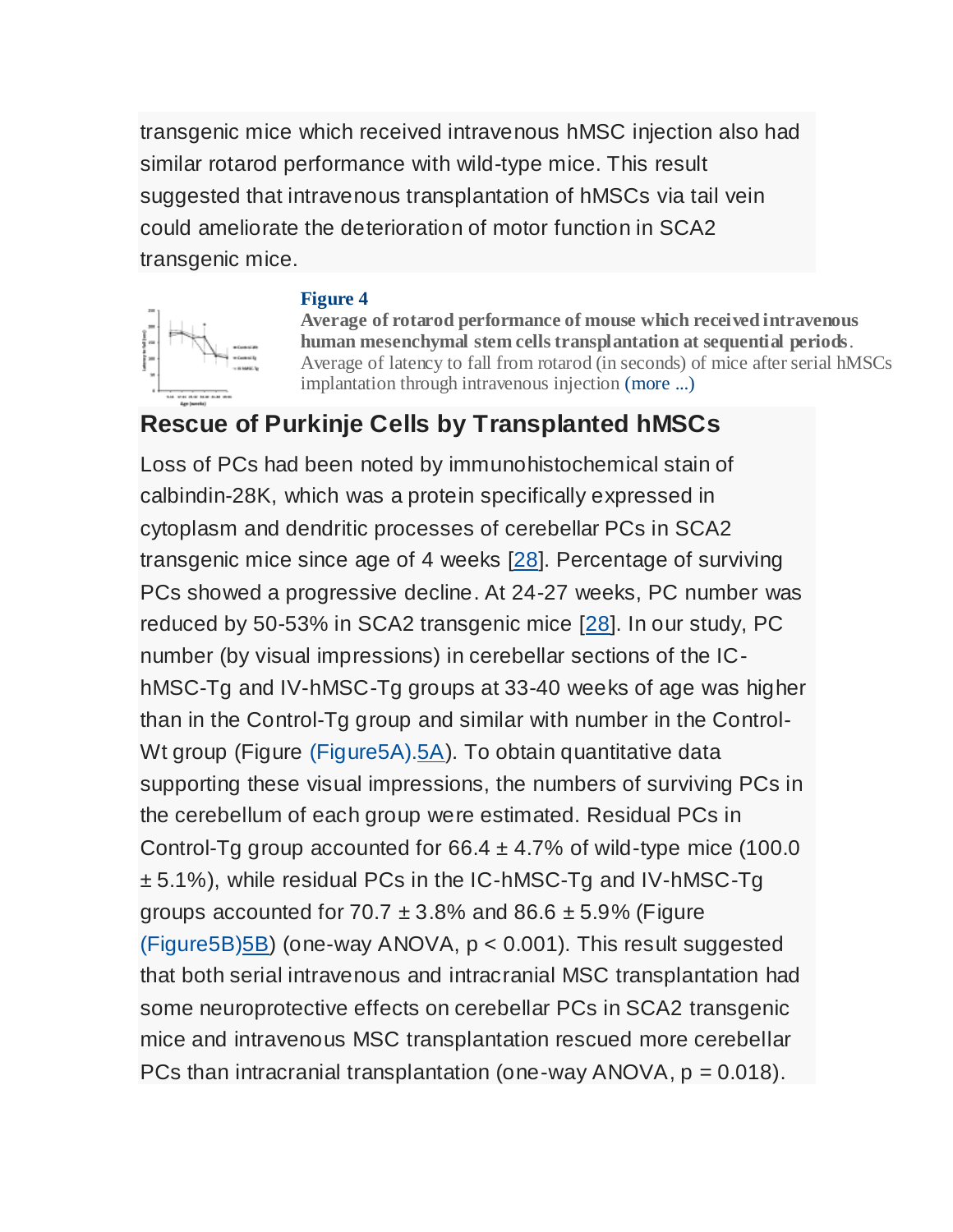#### **[Figure 5](http://www.ncbi.nlm.nih.gov/pmc/articles/PMC3174876/figure/F5/)**



**[I](http://www.ncbi.nlm.nih.gov/pmc/articles/PMC3174876/figure/F5/)mmunohistochemistry staining for murine Purkinje cells in cerebellum**. (A) Whole brain sections of wild-type mouse, SCA2 Tg mouse as control, and SCA2 transgenic mouse which received intravenous and intracranial human mesenchymal stem cells transplantation [\(more ...\)](http://www.ncbi.nlm.nih.gov/pmc/articles/PMC3174876/figure/F5/)

## **Grafted hMSCs in Murine Cerebellum and Cerebral Cortex**

In IV-hMSC-Tg group, hMSCs which were positive for human β2 microglobulin signals were located in the cerebellar white matter (Figure (Figure6A), $6A$ ), molecular layer, and lumens of blood vessels in white matter (Figure [\(Figure6B\).6B\)](http://www.ncbi.nlm.nih.gov/pmc/articles/PMC3174876/figure/F6/). Large clusters of grafted hMSCs were also detected in the cerebral cortex as arrows (Figure [\(Figure6C\).6C\)](http://www.ncbi.nlm.nih.gov/pmc/articles/PMC3174876/figure/F6/). These data suggested that hMSCs which were transplanted via tail vein injection may extravasate intracranial vessels, and then migrate through white matter into cerebellar white matter, molecular layer, and cerebral cortex.



#### **[Figure 6](http://www.ncbi.nlm.nih.gov/pmc/articles/PMC3174876/figure/F6/)**

**[I](http://www.ncbi.nlm.nih.gov/pmc/articles/PMC3174876/figure/F6/)mmunohistochemistry staining for human mesenchymal stem cells in whole brain sections of mice**. Whole brain sections of each mice (4 μm) were proceeded immunohistochemistry staining of β2 microglobulin for hMSCs. Photographs were taken [\(more ...\)](http://www.ncbi.nlm.nih.gov/pmc/articles/PMC3174876/figure/F6/)

In IC-hMSC-Tg group, positive signals of hMSCs were not detected over cerebellar white matter, molecular layer, or Purkinje cell layer (Figure [\(Figure6D\),6D\)](http://www.ncbi.nlm.nih.gov/pmc/articles/PMC3174876/figure/F6/), but limited to a few lumen of blood vessels (Figure [\(Figure6E\)6E\)](http://www.ncbi.nlm.nih.gov/pmc/articles/PMC3174876/figure/F6/) and a few scattered cells in the cerebral cortex (Figure [\(Figure6F\).6F\)](http://www.ncbi.nlm.nih.gov/pmc/articles/PMC3174876/figure/F6/). Positive brown IHC signals were also detected at the injection site beneath the dorsal surface of medulla, which was adjacent to the cerebellum (Figure [\(Figure6G\).6G\)](http://www.ncbi.nlm.nih.gov/pmc/articles/PMC3174876/figure/F6/). No grafted cell adopted the morphological and immunohistochemical characteristics of PCs in either group. No IHC signals were detected in the cerebellar sections of Control-Wt (Figure [\(Figure6H\)6H\)](http://www.ncbi.nlm.nih.gov/pmc/articles/PMC3174876/figure/F6/) and Control-Tg mice (Figure [\(Figure6I\),6I\)](http://www.ncbi.nlm.nih.gov/pmc/articles/PMC3174876/figure/F6/), neither. Besides, no tumor formation was detected in the serial sections of cerebellums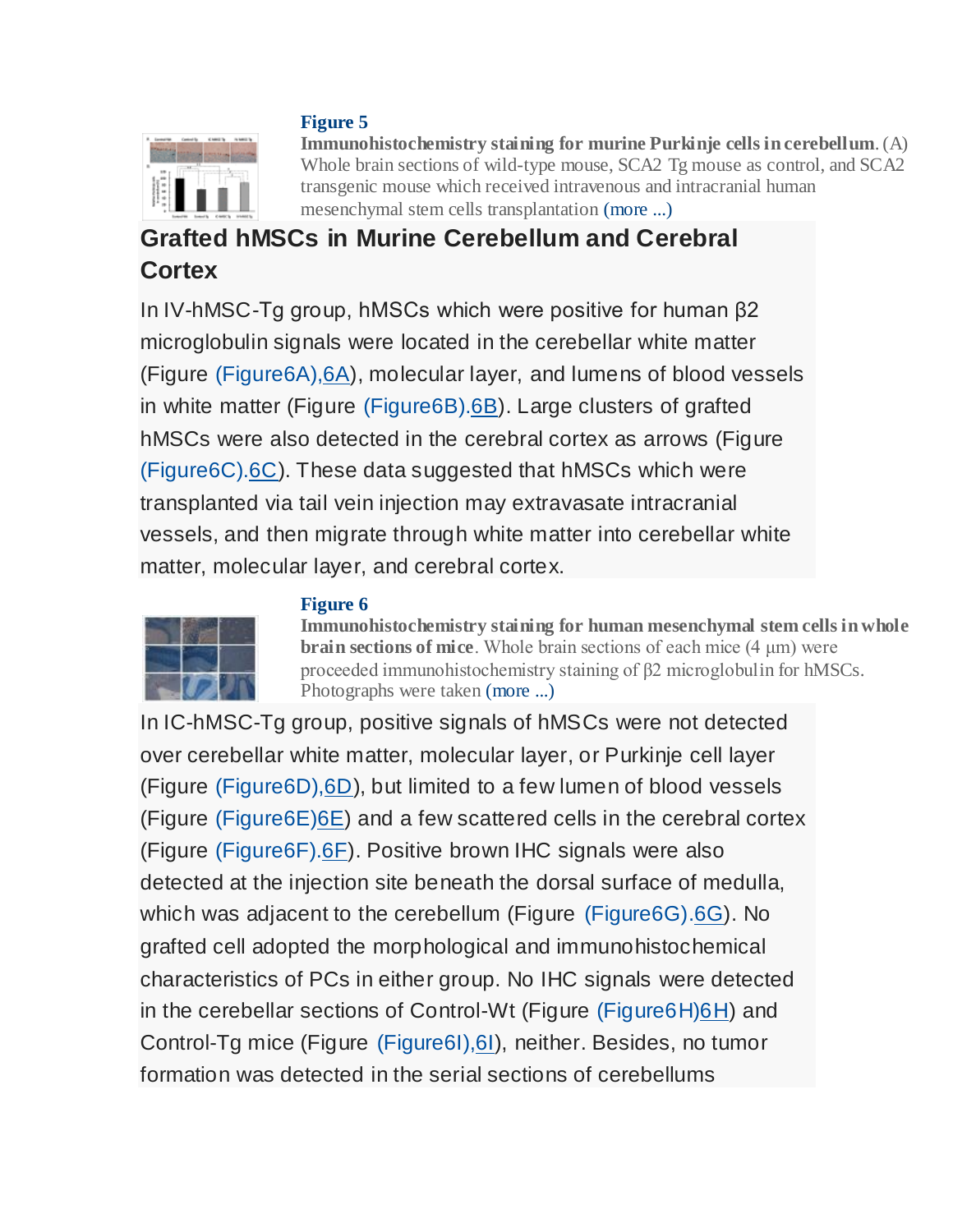processed from six SCA2 transgenic mice which received intracranial and intravenous MSCs transplantation at time of sacrifice.

#### **[Other Sections](http://www.ncbi.nlm.nih.gov/pmc/articles/PMC3174876/?tool=pubmed)▼**

## **Discussion**

In this study, we investigate whether transplantation of hMSCs can rescue cerebellar PCs and ameliorate the deterioration of motor function in SCA in a preclinical animal model using SCA2 transgenic mice. After pre-test of intracranial trypan blue injection (Figure [\(Figure1A\)1A\)](http://www.ncbi.nlm.nih.gov/pmc/articles/PMC3174876/figure/F1/) and SPIO-labeled hMSCs transplantation (Figure [\(Figure2\),2\)](http://www.ncbi.nlm.nih.gov/pmc/articles/PMC3174876/figure/F2/), SCA2 transgenic mice were serially transplanted with hMSCs for three times intracranially or four times intravenously (Figure [\(Figure1B\).1B\)](http://www.ncbi.nlm.nih.gov/pmc/articles/PMC3174876/figure/F1/). Motor function of mice was evaluated by an acceleratng protocol of rotarod test every 8 weeks. Latency to fall on rotarod test of SCA2 transgenic mice which received serial intracranial hMSC transplantation of hMSCs failed to show significantly improved motor function (Figure [\(Figure3\).3\)](http://www.ncbi.nlm.nih.gov/pmc/articles/PMC3174876/figure/F3/). On the contrary, intravenous hMSCs transplantation significantly prolonged latency to fall at 33-40 weeks of age (Figure [\(Figure4\).4\)](http://www.ncbi.nlm.nih.gov/pmc/articles/PMC3174876/figure/F4/). IHC of serial cerebellar sections revealed that intravenous hMSC transplantation effectively rescued more cerebellar PCs than intracranial transplantation (Figure [\(Figure5\),5\)](http://www.ncbi.nlm.nih.gov/pmc/articles/PMC3174876/figure/F5/), which was compatible to rotarod performance of mice. In intravenous transplantation group, there were also more hMSCs which were positive for human β2 microglobulin signals in the cerebellum and cerebral cortex than in intracranial transplantation group (Figure  $(Figure66)$ .

At first, mouse was sacrificed to verify the intracranial presence of dye after trypan blue injection through foramen magnum into position of cerebellum (Figure [\(Figure1A\).1A\)](http://www.ncbi.nlm.nih.gov/pmc/articles/PMC3174876/figure/F1/). Then SPIO-labeled hMSCs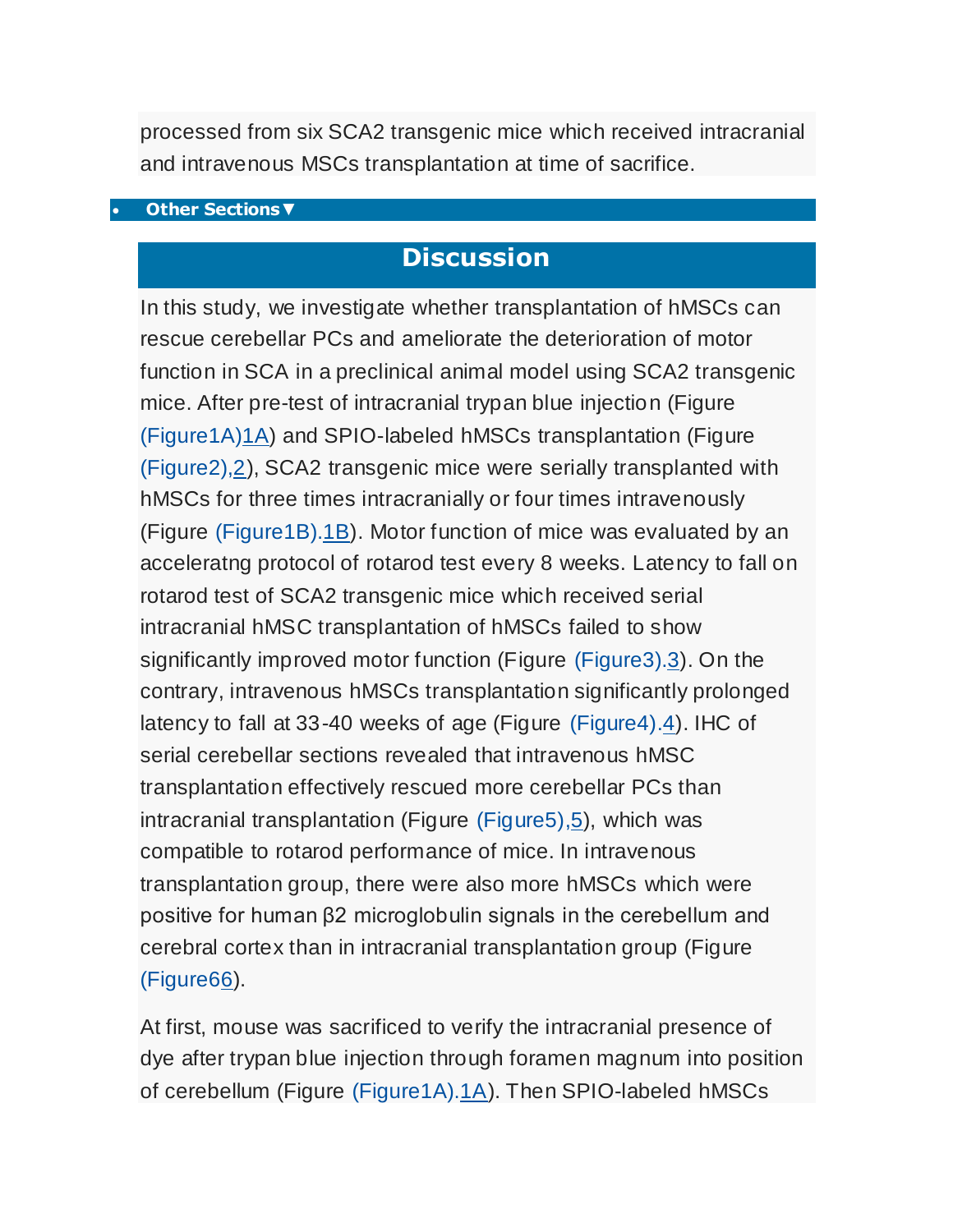was transplanted intracranially and MR imaging of living mice was arranged to demonstrate the injection site (Figure [\(Figure2\).2\)](http://www.ncbi.nlm.nih.gov/pmc/articles/PMC3174876/figure/F2/). Low T2-intensity signals of injected SPIO-labeled hMSCs were found beneath dorsal surface of medulla, which was adjacent to cerebellum in MR imaging, and no evidence of major trauma or intracranial hemorrhage was observed. Therefore, intracranial and intravenous hMSCs transplantation proceeded as planned.

We found that rotarod performance of SCA2 transgenic mice was not significantly improved by serial intracranial hMSCs transplantation, and only a trend of better rotarod performance at 33-40 weeks of age (Figure [\(Figure3\).3\)](http://www.ncbi.nlm.nih.gov/pmc/articles/PMC3174876/figure/F3/). The limited number of transgenic mice which used in intracranial hMSC might probably result in bias in statistics. Moreover, injection site of intracranial transplantation was beneath dorsal surface of medulla, rather than the cerebellum, which made the distance of hMSCs migration longer.

Rotarod performance of SCA2 transgenic mice was effectively improved at 33-40 weeks of age by serial intravenous transplantation of hMSCs via tail vein (Figure [\(Figure4\).4\)](http://www.ncbi.nlm.nih.gov/pmc/articles/PMC3174876/figure/F4/). Because previous study had shown that the majority of intravenously administered MSCs (*>*80%) accumulated immediately in the lungs and were cleared with a half-life of 24 h [\[29\]](http://www.ncbi.nlm.nih.gov/pubmed/19570514), four times of intravenous transplantation which delivered larger cell dose of hMSCs were given in our study. There was no risk of causing tissue trauma or intracranial hemorrhage for intravenous transplantation, either. MSCs were also delivered intravenously in animal models of double toxin-induced multiple system atrophy-parkinsonism [\[30\]](http://www.ncbi.nlm.nih.gov/pmc/articles/PMC3174876/?tool=pubmed#B30), lupus nephritis [\[31\]](http://www.ncbi.nlm.nih.gov/pubmed/20719085), and clinical trials of ischemic stroke [\[23\]](http://www.ncbi.nlm.nih.gov/pubmed/20506226), multiple system atrophy [\[20\]](http://www.ncbi.nlm.nih.gov/pubmed/17898702), and various diseases [\[32\]](http://www.ncbi.nlm.nih.gov/pubmed/20415588) with encouraging results.

IHC showed a marked decline of PC number (66.4% of wild-type mice) in Control-Tg mice (Figure [\(Figure5A\),5A\)](http://www.ncbi.nlm.nih.gov/pmc/articles/PMC3174876/figure/F5/), which was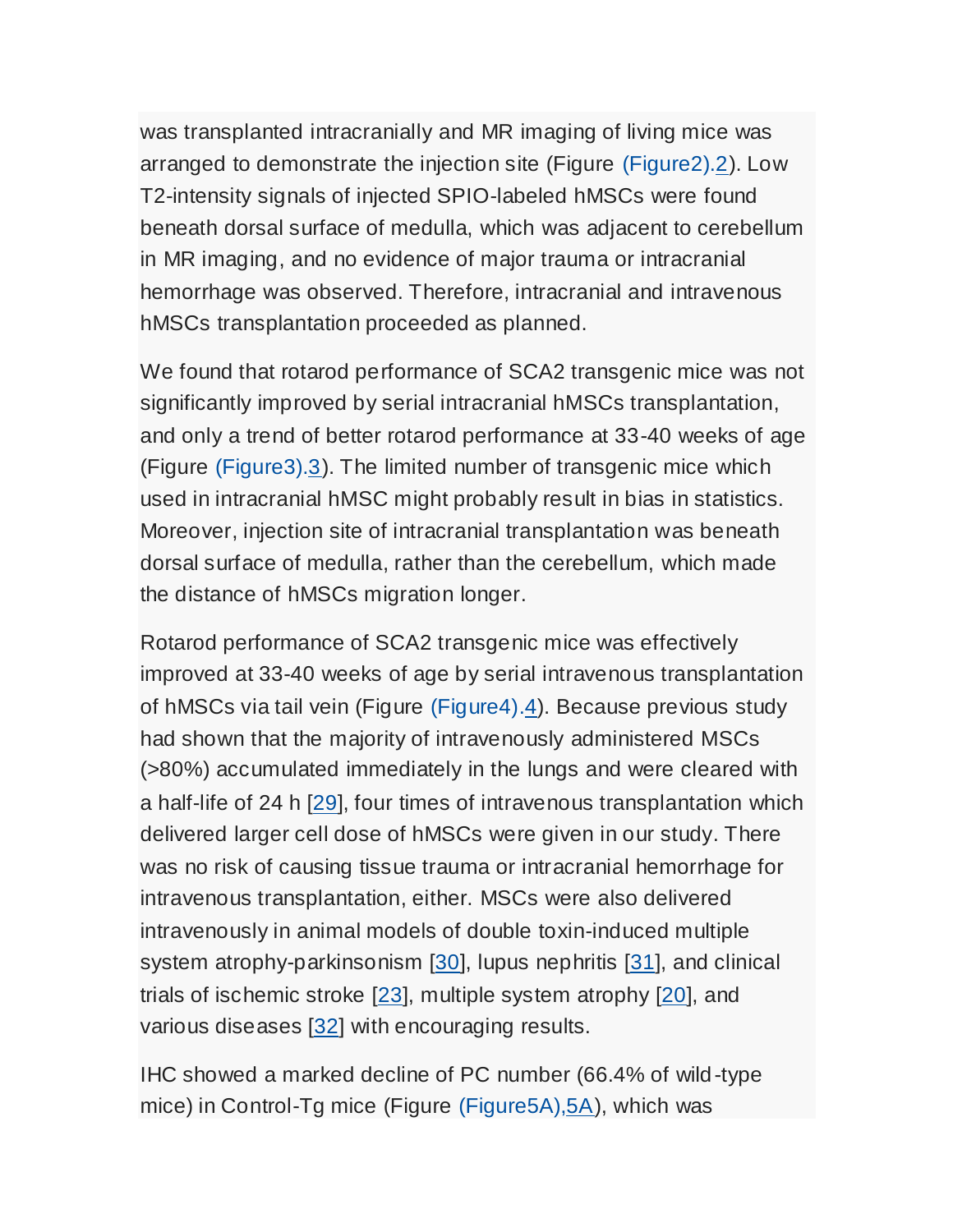previously demonstrated in a mouse model [\[28\]](http://www.ncbi.nlm.nih.gov/pubmed/10973246) and an autoposy report [\[33\]](http://www.ncbi.nlm.nih.gov/pubmed/10090679). More cerebellar PCs were found in cerebellar sections of mice which received intracranial and intravenous hMSCs transplantation by visual impression (Figure [\(Figure5A\).5A\)](http://www.ncbi.nlm.nih.gov/pmc/articles/PMC3174876/figure/F5/). After counting the numbers of surviving PCs, we found that intravenous hMSCs transplantation significantly rescued more cerebellar PCs (86.6% of wild-type mice) in SCA2 transgenic mice than intracranial transplantation (70.7% of wild-type mice,  $p = 0.018$ ) (Figure [\(Figure5B\).5B\)](http://www.ncbi.nlm.nih.gov/pmc/articles/PMC3174876/figure/F5/). This result was compatible to rotarod performance of transplanted mice. However, the neuroprotective effects of hMSC transplantation might be offset by aging effect, since no difference of rotarod performance among all groups (including wild-type mice) was noted after 40-47 weeks of age. To elucidate the aging effect, the histological examinations and IHC at serial time points will be checked in the future experiments.

To further elucidate the engraftment of transplanted hMSCs in mice brain, IHC using specific antibodies against human beta2 microglobulin was performed on murine whole brain sections (Figure [\(Figure6\).6\)](http://www.ncbi.nlm.nih.gov/pmc/articles/PMC3174876/figure/F6/). There were more grafted hMSCs in the cerebellum (Figure [\(Figure6A6A](http://www.ncbi.nlm.nih.gov/pmc/articles/PMC3174876/figure/F6/) and [and6B\)6B\)](http://www.ncbi.nlm.nih.gov/pmc/articles/PMC3174876/figure/F6/) and cerebral cortex (Figure [\(Figure6C\)6C\)](http://www.ncbi.nlm.nih.gov/pmc/articles/PMC3174876/figure/F6/) in intravenous transplantation group than in intracranial transplantation group. Furthermore, cluster of grafted hMSCs in the cerebral cortex may also contribute to the better motor function of mice in intravenous transplantation group, since degeneration may be encountered in the cerebral cortex in SCA2 patients [\[5,](http://www.ncbi.nlm.nih.gov/pubmed/17786457)[6,](http://www.ncbi.nlm.nih.gov/pubmed/15263894)[8\]](http://www.ncbi.nlm.nih.gov/pubmed/18418684). Local tissue damages to medulla may be caused by invasive procedures of serial intracranial transplantation (Figure [\(Figure6G\).6G\)](http://www.ncbi.nlm.nih.gov/pmc/articles/PMC3174876/figure/F6/). Stereotaxic implantation should be considered to improve target localization and minimize complications in the future experiments. All these findings suggested that intravenous hMSCs transplantation was more effective to ameliorate motor function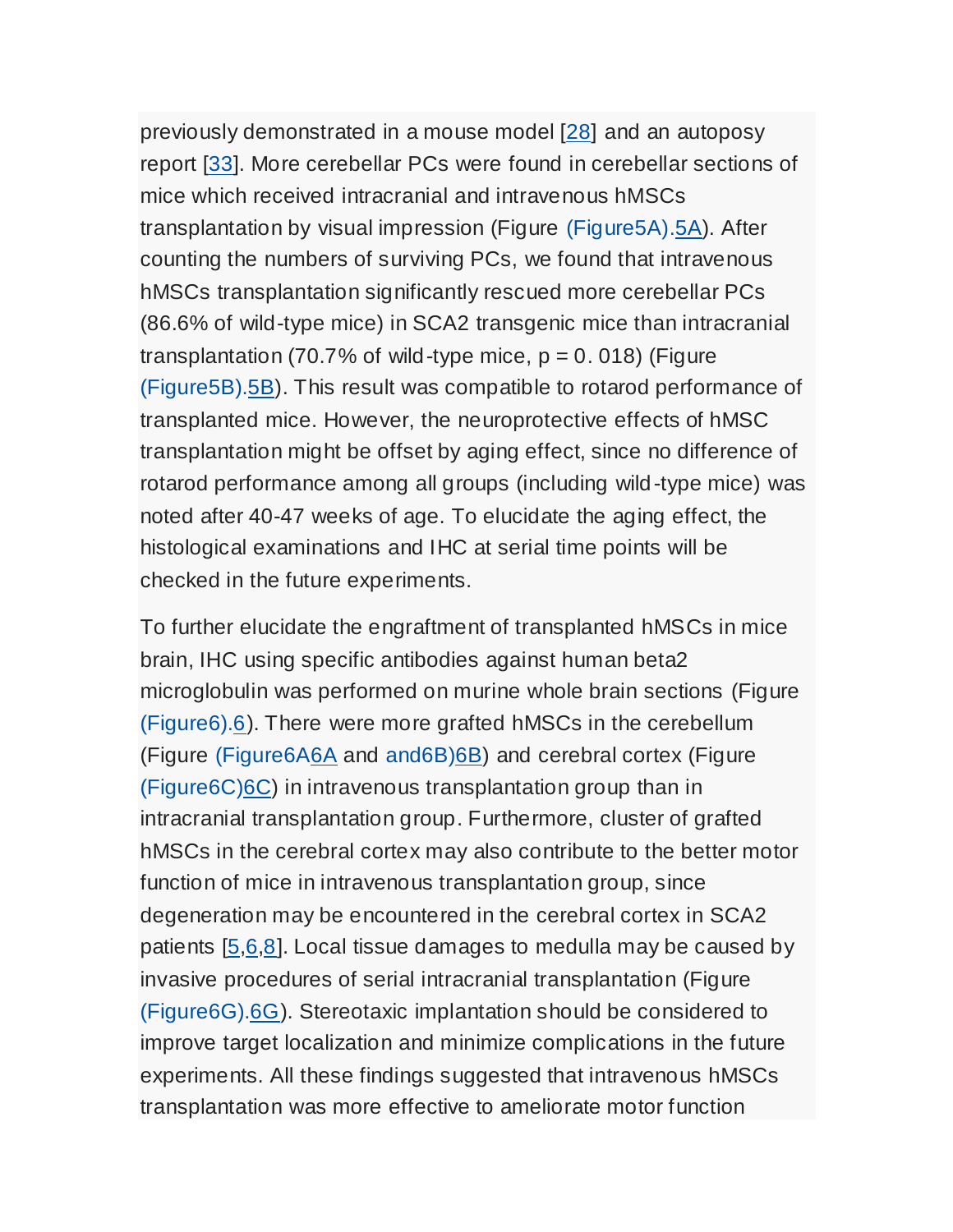deterioration of transgenic SCA2 mice than intracranial transplantation.

Systemically administered MSCs home to sites of ischemia or injury and may either transdifferentiate into exogenous functional neurons or provide neurotrophic factors for endogenous cells [\[19,](http://www.ncbi.nlm.nih.gov/pubmed/20525442)[34\]](http://www.ncbi.nlm.nih.gov/pubmed/19181205). No grafted cell adopted the morphological and immunohistochemical characteristics of cerebellar PCs in this mouse model. As a result, neuroprotective effects of intravenous hMSCs transplantation in this study mainly resulted from neurotrophic factors or direct cell contact with host cells, not transdifferentiation. Two transgenic mouse model of SCA1 [\[10\]](http://www.ncbi.nlm.nih.gov/pubmed/19846700) and cerebellar ataxia [\[11\]](http://www.ncbi.nlm.nih.gov/pubmed/20638477) reported the similar findings. Many recent clinical studies which adopt systemically administered MSCs also implicate paracrine signaling as the primary mechanism of action [\[32\]](http://www.ncbi.nlm.nih.gov/pubmed/20415588).

Although clinical trials of MSC transplantation have shown no major adverse events over the past 10 years of testing, recent preclinical studies have stressed potential long-term risks associated with MSC therapy that may not be observable in the short follow-up time period. These long-term risks include potential maldifferentiation, immunosuppression, and instigation of malignant tumor growth by directly promoting tumor growth, metastasis, and angiogenesis [\[32\]](http://www.ncbi.nlm.nih.gov/pubmed/20415588). For example, when administered in immunocompromised mice by systemic injection, MSCs created microemboli and subsequently form osteosarcoma-like pulmonary lesions [\[35\]](http://www.ncbi.nlm.nih.gov/pubmed/17363552). No tumor formation was detected in the serial sections of cerebellums and medulla processed from six SCA2 transgenic mice which hMSCs had been transplanted at time of sacrifice in our study (Figure [\(Figure6\).6\)](http://www.ncbi.nlm.nih.gov/pmc/articles/PMC3174876/figure/F6/). More preclinical and clinical studies are still needed to evaluate the safety issues of MSC transplantation.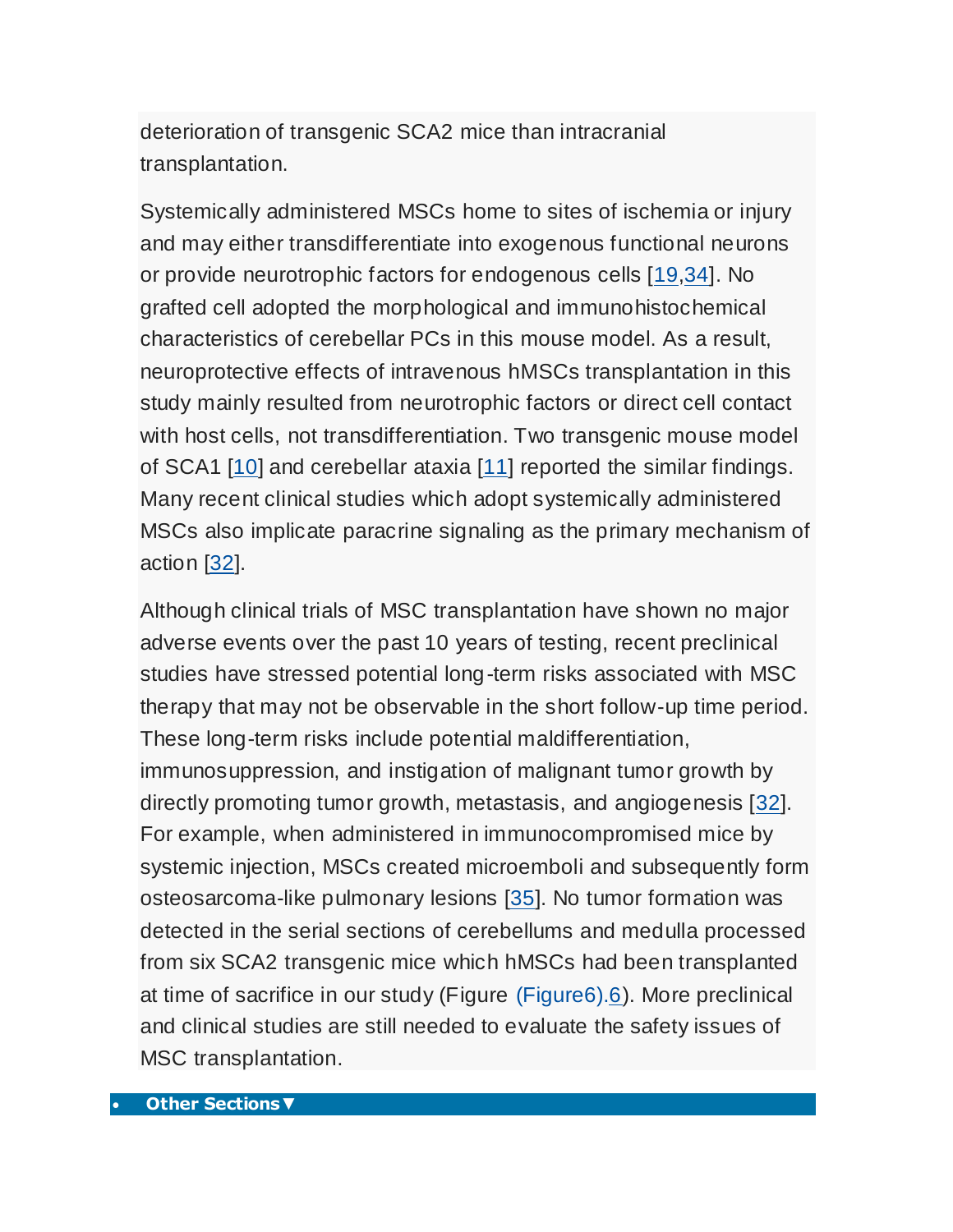### **Conclusions**

In summary, present study demonstrated that intravenous transplantation of hMSCs effectively improved rotarod performance of SCA2 transgenic mice and delayed the onset of motor function loss by better engraftment of hMSCs in brain tissues and rescuing cerebellar PCs from cell death, possibly through release of neurotrophic factors or direct cell contact with host cells; while intracranial transplantation only rescued a smaller portion of PCs and failed to improve motor function. Together, transplantation of hMSCs can indeed delay the onset as well as to improve the motor function of SCA2 transgenic mice. Results of this preclinical study strongly support further exploration of the feasibility to transplant hMSCs for SCA patients.

#### **Competing interests**

The authors declare that they have no competing interests.

#### **[Other Sections](http://www.ncbi.nlm.nih.gov/pmc/articles/PMC3174876/?tool=pubmed)▼**

## **Authors' contributions**

YKC carried out the hMSCs culture, cell transplantation and rotarod test, performed the statistical analysis and drafted the manuscript. JHH and BWS provided the transgenic mice and participated in the design of the study. MHC took care of the animals and carried out the hMSCs culture, cell transplantation, MRI study and rotarod test. YHC and YFC carried out immunohistochemical stain of cerebellar sections and counting of Purkinje cells. WHM and CYT carried out immunohistochemical stain of whole brain sections and identification of engrafted human cells. OKL conceived of the study and participated in its design and coordination. All authors read and approved the final manuscript.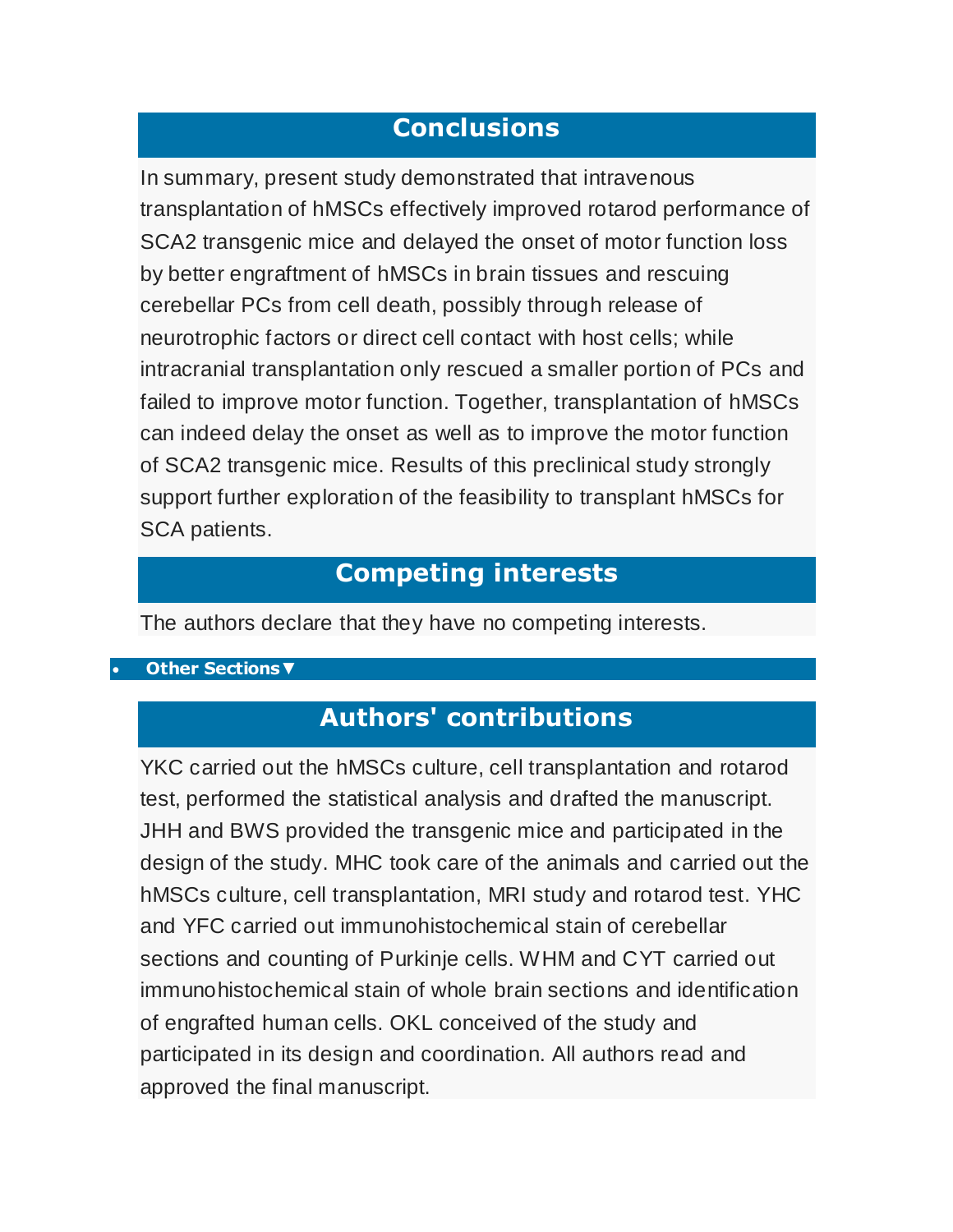### **Acknowledgements**

This work was supported in part by the UST-UCSD International Center of Excellence in Advanced Bio-engineering sponsored by the Taiwan National Science Council I-RiCE Program under Grant Number: NSC-99-2911-I-009-101. The authors also acknowledge financial support from the Taipei Veterans General Hospital (VGH100E1-010, VGH100C-056, VN100-05 and VGH100D-003-2), the National Science Council, Taiwan (NSC99-2120-M-010-001, NSC99-2627-B-010-003, NSC99-3111-B-010-002, NSC98-2314-B-010-001-MY3, NSC 99-2911-I-010-501, and NSC 99-3114-B-002- 005), as well as from the Wang Fang Hospital (100scof03). This study was also supported by a grant from the Ministry of Education, Aim for the Top University Plan. This work was assisted in part by the Division of Experimental Surgery of the Department of Surgery, Taipei Veterans General Hospital.

#### **[Other Sections](http://www.ncbi.nlm.nih.gov/pmc/articles/PMC3174876/?tool=pubmed)▼**

### **References**

- 1. Harding AE. Classification of the hereditary ataxias and paraplegias. *Lancet.* 1983. pp. 1151–1155.
- 2. Durr A. Autosomal dominant cerebellar ataxias: polyglutamine expansions and beyond.*Lancet Neurol.* 2010;**9**:885–894. doi: 10.1016/S1474-4422(10)70183- 6. [\[PubMed\]](http://www.ncbi.nlm.nih.gov/pubmed/20723845) [\[Cross Ref\]](http://dx.crossref.org/10.1016%2FS1474-4422(10)70183-6)
- 3. Soong BW, Paulson HL. Spinocerebellar ataxias: an update. *Curr Opin Neurol.* 2007;**20**:438–446. doi: 10.1097/WCO.0b013e3281fbd3dd. [\[PubMed\]](http://www.ncbi.nlm.nih.gov/pubmed/17620880) [\[Cross Ref\]](http://dx.crossref.org/10.1097%2FWCO.0b013e3281fbd3dd)
- 4. Underwood BR, Rubinsztein DC. Spinocerebellar ataxias caused by polyglutamine expansions: a review of therapeutic strategies. *Cerebellum.* 2008;**7**:215–221. doi: 10.1007/s12311-008-0026 z. [\[PubMed\]](http://www.ncbi.nlm.nih.gov/pubmed/18418676) [\[Cross Ref\]](http://dx.crossref.org/10.1007%2Fs12311-008-0026-z)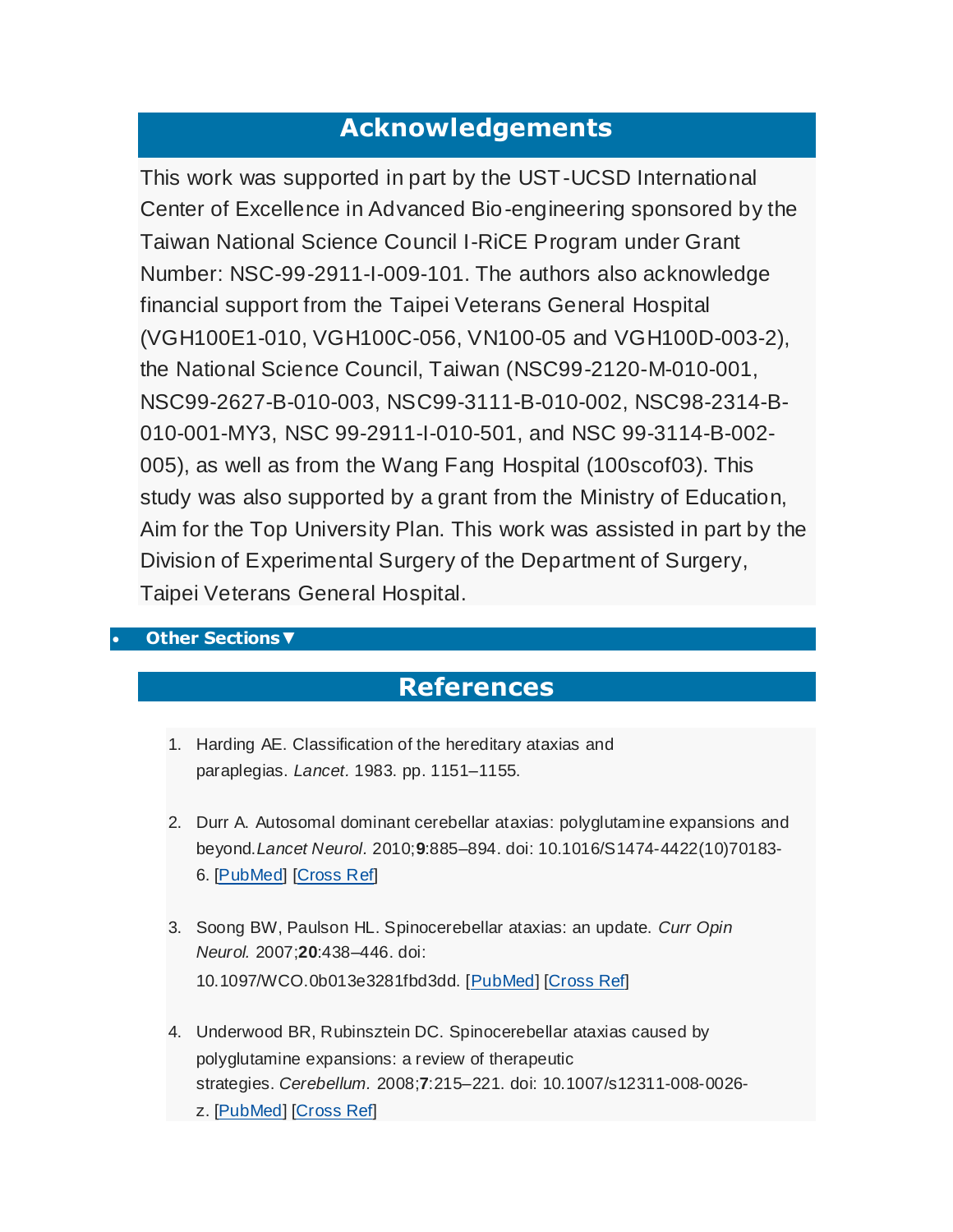- 5. Yamada M, Sato T, Tsuji S, Takahashi H. CAG repeat disorder models and human neuropathology: similarities and differences. *Acta Neuropathol.* 2008;**115**:71–86. [\[PubMed\]](http://www.ncbi.nlm.nih.gov/pubmed/17786457)
- 6. Taroni F, DiDonato S. Pathways to motor incoordination: the inherited ataxias. *Nat Rev Neurosci.* 2004;**5**:641–655. [\[PubMed\]](http://www.ncbi.nlm.nih.gov/pubmed/15263894)
- 7. Gao Y, Zu T, Low WC, Orr HT, McIvor RS. Antisense RNA sequences modulating the ataxin-1 message: molecular model of gene therapy for spinocerebellar ataxia type 1, a dominant-acting unstable trinucleotide repeat disease. *Cell Transplant.* 2008;**17**:723–734. doi: 10.3727/096368908786516729. [\[PubMed\]](http://www.ncbi.nlm.nih.gov/pubmed/19044200) [\[Cross Ref\]](http://dx.crossref.org/10.3727%2F096368908786516729)
- 8. Lastres-Becker I, Rub U, Auburger G. Spinocerebellar ataxia 2 (SCA2) *Cerebellum.*2008;**7**:115–124. doi: 10.1007/s12311-008-0019 y. [\[PubMed\]](http://www.ncbi.nlm.nih.gov/pubmed/18418684) [\[Cross Ref\]](http://dx.crossref.org/10.1007%2Fs12311-008-0019-y)
- 9. Kaemmerer WF, Low WC. Cerebellar allografts survive and transiently alleviate ataxia in a transgenic model of spinocerebellar ataxia type-1. *Exp Neurol.* 1999;**158**:301–311. doi: 10.1006/exnr.1999.7099. [\[PubMed\]](http://www.ncbi.nlm.nih.gov/pubmed/10415138) [\[Cross Ref\]](http://dx.crossref.org/10.1006%2Fexnr.1999.7099)
- 10. Chintawar S, Hourez R, Ravella A, Gall D, Orduz D, Rai M, Bishop DP, Geuna S, Schiffmann SN, Pandolfo M. Grafting neural precursor cells promotes functional recovery in an SCA1 mouse model. *J Neurosci.* 2009;**29**:13126–13135. doi: 10.1523/JNEUROSCI.0647-09.2009.[\[PubMed\]](http://www.ncbi.nlm.nih.gov/pubmed/19846700) [\[Cross Ref\]](http://dx.crossref.org/10.1523%2FJNEUROSCI.0647-09.2009)
- 11. Jones J, Jaramillo-Merchan J, Bueno C, Pastor D, Viso-Leon M, Martinez S. Mesenchymal stem cells rescue Purkinje cells and improve motor functions in a mouse model of cerebellar ataxia. *Neurobiol Dis.* 2010;**40**:415–423. doi: 10.1016/j.nbd.2010.07.001. [\[PubMed\]](http://www.ncbi.nlm.nih.gov/pubmed/20638477)[\[Cross Ref\]](http://dx.crossref.org/10.1016%2Fj.nbd.2010.07.001)
- 12. Pittenger MF, Mackay AM, Beck SC, Jaiswal RK, Douglas R, Mosca JD, Moorman MA, Simonetti DW, Craig S, Marshak DR. Multilineage potential of adult human mesenchymal stem cells. *Science.* 1999;**284**:143–147. doi: 10.1126/science.284.5411.143. [\[PubMed\]](http://www.ncbi.nlm.nih.gov/pubmed/10102814)[\[Cross Ref\]](http://dx.crossref.org/10.1126%2Fscience.284.5411.143)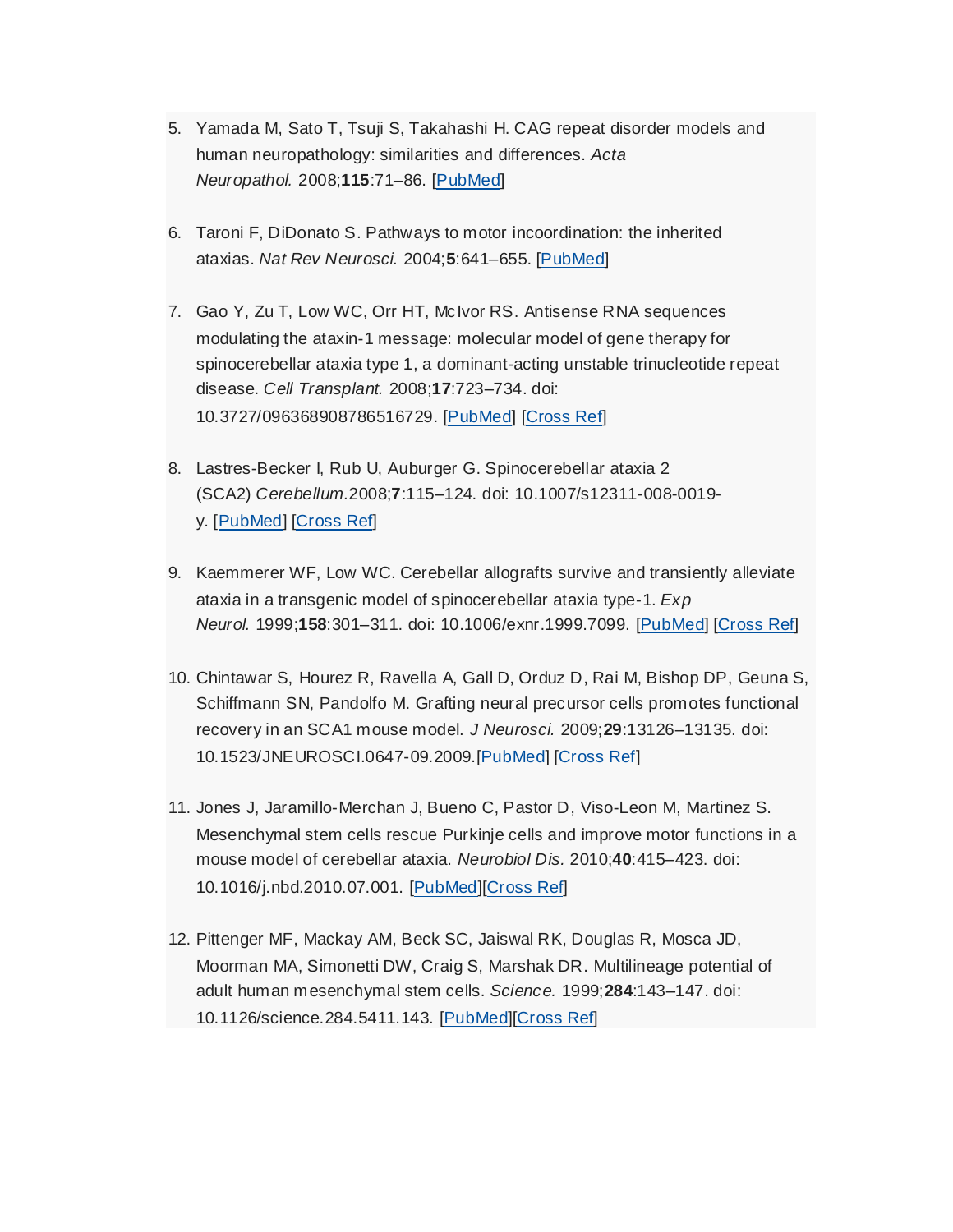- 13. Lee OK, Kuo TK, Chen WM, Lee KD, Hsieh SL, Chen TH. Isolation of multipotent mesenchymal stem cells from umbilical cord blood. *Blood.* 2004;**103**:1669–1675. doi: 10.1182/blood-2003-05-1670. [\[PubMed\]](http://www.ncbi.nlm.nih.gov/pubmed/14576065) [\[Cross Ref\]](http://dx.crossref.org/10.1182%2Fblood-2003-05-1670)
- 14. Sottile V, Halleux C, Bassilana F, Keller H, Seuwen K. Stem cell characteristics of human trabecular bone-derived cells. *Bone.* 2002;**30**:699–704. doi: 10.1016/S8756-3282(02)00674-9. [\[PubMed\]](http://www.ncbi.nlm.nih.gov/pubmed/11996907) [\[Cross Ref\]](http://dx.crossref.org/10.1016%2FS8756-3282(02)00674-9)
- 15. De Bari C, Dell'Accio F, Tylzanowski P, Luyten FP. Multipotent mesenchymal stem cells from adult human synovial membrane. *Arthritis Rheum.* 2001;**44**:1928–1942. doi: 10.1002/1529-0131(200108)44:8<1928::AID-ART331>3.0.CO;2-P. [\[PubMed\]](http://www.ncbi.nlm.nih.gov/pubmed/11508446) [\[Cross Ref\]](http://dx.crossref.org/10.1002%2F1529-0131(200108)44%3A8%3C1928%3A%3AAID-ART331%3E3.0.CO%3B2-P)
- 16. Zuk PA, Zhu M, Ashjian P, De Ugarte DA, Huang JI, Mizuno H, Alfonso ZC, Fraser JK, Benhaim P, Hedrick MH. Human adipose tissue is a source of multipotent stem cells. *Mol Biol Cell.*2002;**13**:4279–4295. doi: 10.1091/mbc.E02- 02-0105. [\[PMC free article\]](http://www.ncbi.nlm.nih.gov/pmc/articles/PMC138633/) [\[PubMed\]](http://www.ncbi.nlm.nih.gov/pubmed/12475952) [\[Cross Ref\]](http://dx.crossref.org/10.1091%2Fmbc.E02-02-0105)
- 17. Fouillard L, Chapel A, Bories D, Bouchet S, Costa JM, Rouard H, Herve P, Gourmelon P, Thierry D, Lopez M. et al. Infusion of allogeneic-related HLA mismatched mesenchymal stem cells for the treatment of incomplete engraftment following autologous haematopoietic stem cell transplantation. *Leukemia.* 2007;**21**:568–570. doi: 10.1038/sj.leu.2404550. [\[PubMed\]](http://www.ncbi.nlm.nih.gov/pubmed/17252011)[\[Cross Ref\]](http://dx.crossref.org/10.1038%2Fsj.leu.2404550)
- 18. Marmont AM, Gualandi F, Piaggio G, Podesta M, Teresa van Lint M, Bacigalupo A, Nobili F. Allogeneic bone marrow transplantation (BMT) for refractory Behcet's disease with severe CNS involvement. *Bone Marrow Transplant.* 2006;**37**:1061– 1063. doi: 10.1038/sj.bmt.1705372. [\[PubMed\]](http://www.ncbi.nlm.nih.gov/pubmed/16633360) [\[Cross Ref\]](http://dx.crossref.org/10.1038%2Fsj.bmt.1705372)
- 19. Yagi H, Soto-Gutierrez A, Parekkadan B, Kitagawa Y, Tompkins RG, Kobayashi N, Yarmush ML. Mesenchymal stem cells: mechanisms of immunomodulation and homing. *Cell Transplant.* 2010;**19**:667–679. doi: 10.3727/096368910X508762. [\[PMC free article\]](http://www.ncbi.nlm.nih.gov/pmc/articles/PMC2957533/) [\[PubMed\]](http://www.ncbi.nlm.nih.gov/pubmed/20525442)[\[Cross Ref\]](http://dx.crossref.org/10.3727%2F096368910X508762)
- 20. Lee PH, Kim JW, Bang OY, Ahn YH, Joo IS, Huh K. Autologous mesenchymal stem cell therapy delays the progression of neurological deficits in patients with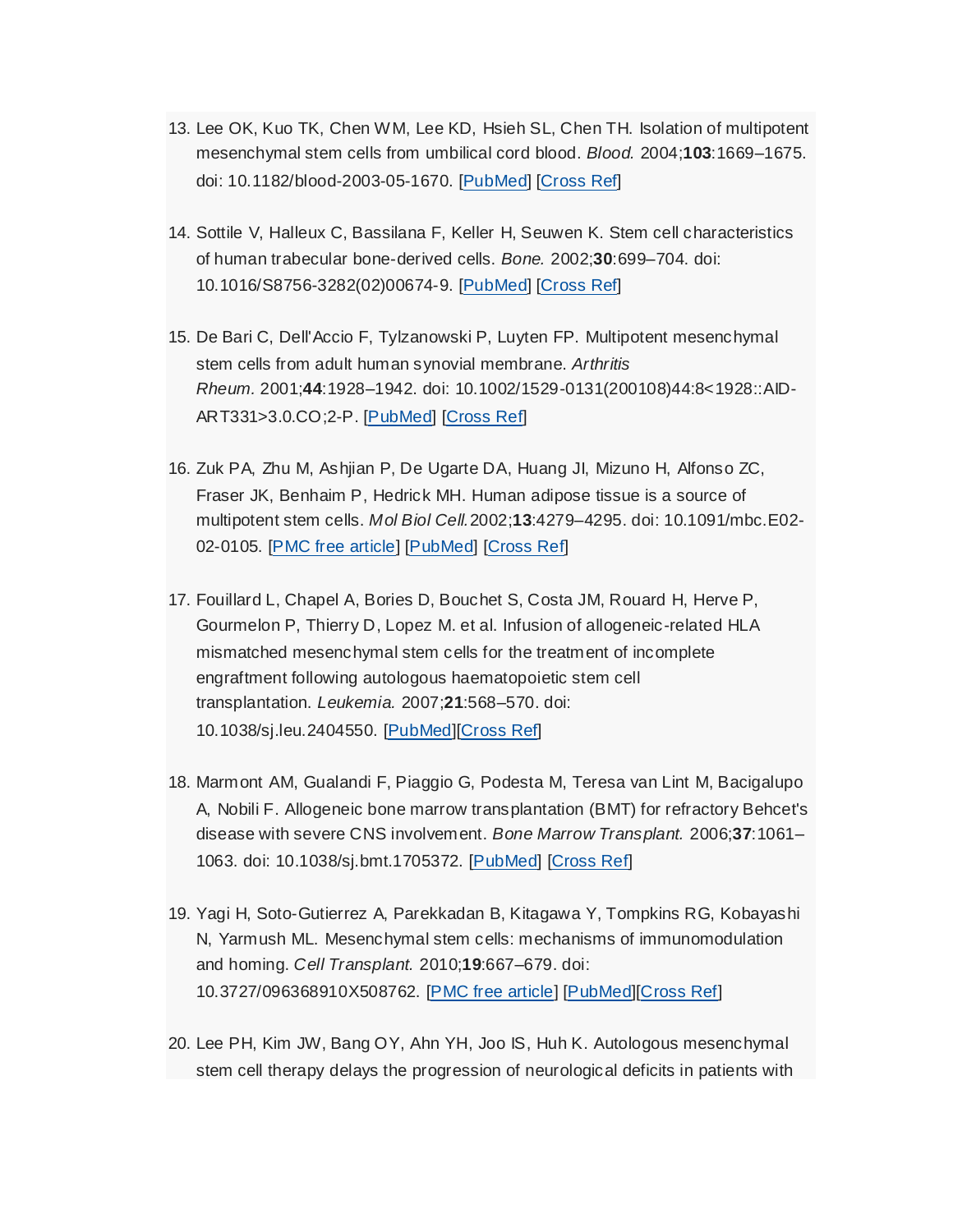multiple system atrophy. *Clin Pharmacol Ther.* 2008;**83**:723–730. doi: 10.1038/sj.clpt.6100386. [\[PubMed\]](http://www.ncbi.nlm.nih.gov/pubmed/17898702)[\[Cross Ref\]](http://dx.crossref.org/10.1038%2Fsj.clpt.6100386)

- 21. Venkataramana NK, Kumar SK, Balaraju S, Radhakrishnan RC, Bansal A, Dixit A, Rao DK, Das M, Jan M, Gupta PK. et al. Open-labeled study of unilateral autologous bone-marrow-derived mesenchymal stem cell transplantation in Parkinson's disease. *Transl Res.*2010;**155**:62–70. doi: 10.1016/j.trsl.2009.07.006. [\[PubMed\]](http://www.ncbi.nlm.nih.gov/pubmed/20129486) [\[Cross Ref\]](http://dx.crossref.org/10.1016%2Fj.trsl.2009.07.006)
- 22. Mazzini L, Ferrero I, Luparello V, Rustichelli D, Gunetti M, Mareschi K, Testa L, Stecco A, Tarletti R, Miglioretti M. et al. Mes enchymal stem cell transplantation in amyotrophic lateral sclerosis: A Phase I clinical trial. *Exp Neurol.* 2010;**223**:229– 237. doi: 10.1016/j.expneurol.2009.08.007. [\[PubMed\]](http://www.ncbi.nlm.nih.gov/pubmed/19682989) [\[Cross Ref\]](http://dx.crossref.org/10.1016%2Fj.expneurol.2009.08.007)
- 23. Lee JS, Hong JM, Moon GJ, Lee PH, Ahn YH, Bang OY. A long-term follow-up study of intravenous autologous mesenchymal stem cell transplantation in patients with ischemic stroke. *Stem Cells.* 2010;**28**:1099–1106. doi: 10.1002/stem.430. [\[PubMed\]](http://www.ncbi.nlm.nih.gov/pubmed/20506226) [\[Cross Ref\]](http://dx.crossref.org/10.1002%2Fstem.430)
- 24. Chou SH, Kuo TK, Liu M, Lee OK. In utero transplantation of human bone marrow-derived multipotent mesenchymal stem cells in mice. *J Orthop Res.* 2006;**24**:301–312. doi: 10.1002/jor.20047. [\[PubMed\]](http://www.ncbi.nlm.nih.gov/pubmed/16482576) [\[Cross Ref\]](http://dx.crossref.org/10.1002%2Fjor.20047)
- 25. Lee KD, Kuo TK, Whang-Peng J, Chung YF, Lin CT, Chou SH, Chen JR, Chen YP, Lee OK. In vitro hepatic differentiation of human mesenchymal stem cells. *Hepatology.* 2004;**40**:1275–1284. doi: 10.1002/hep.20469. [\[PubMed\]](http://www.ncbi.nlm.nih.gov/pubmed/15562440) [\[Cross Ref\]](http://dx.crossref.org/10.1002%2Fhep.20469)
- 26. Lee OK, Ko YC, Kuo TK, Chou SH, Li HJ, Chen WM, Chen TH, Su Y. Fluvastatin and lovastatin but not pravastatin induce neuroglial differentiation in human mesenchymal stem cells. *J Cell Biochem.* 2004;**93**:917–928. doi: 10.1002/jcb.20241. [\[PubMed\]](http://www.ncbi.nlm.nih.gov/pubmed/15389871) [\[Cross Ref\]](http://dx.crossref.org/10.1002%2Fjcb.20241)
- 27. Shieh DB, Cheng FY, Su CH, Yeh CS, Wu MT, Wu YN, Tsai CY, Wu CL, Chen DH, Chou CH. Aqueous dispersions of magnetite nanoparticles with NH3+ surfaces for magnetic manipulations of biomolecules and MRI contrast agents. *Biomaterials.* 2005;**26**:7183–7191. doi: 10.1016/j.biomaterials.2005.05.020. [\[PubMed\]](http://www.ncbi.nlm.nih.gov/pubmed/15964622) [\[Cross Ref\]](http://dx.crossref.org/10.1016%2Fj.biomaterials.2005.05.020)